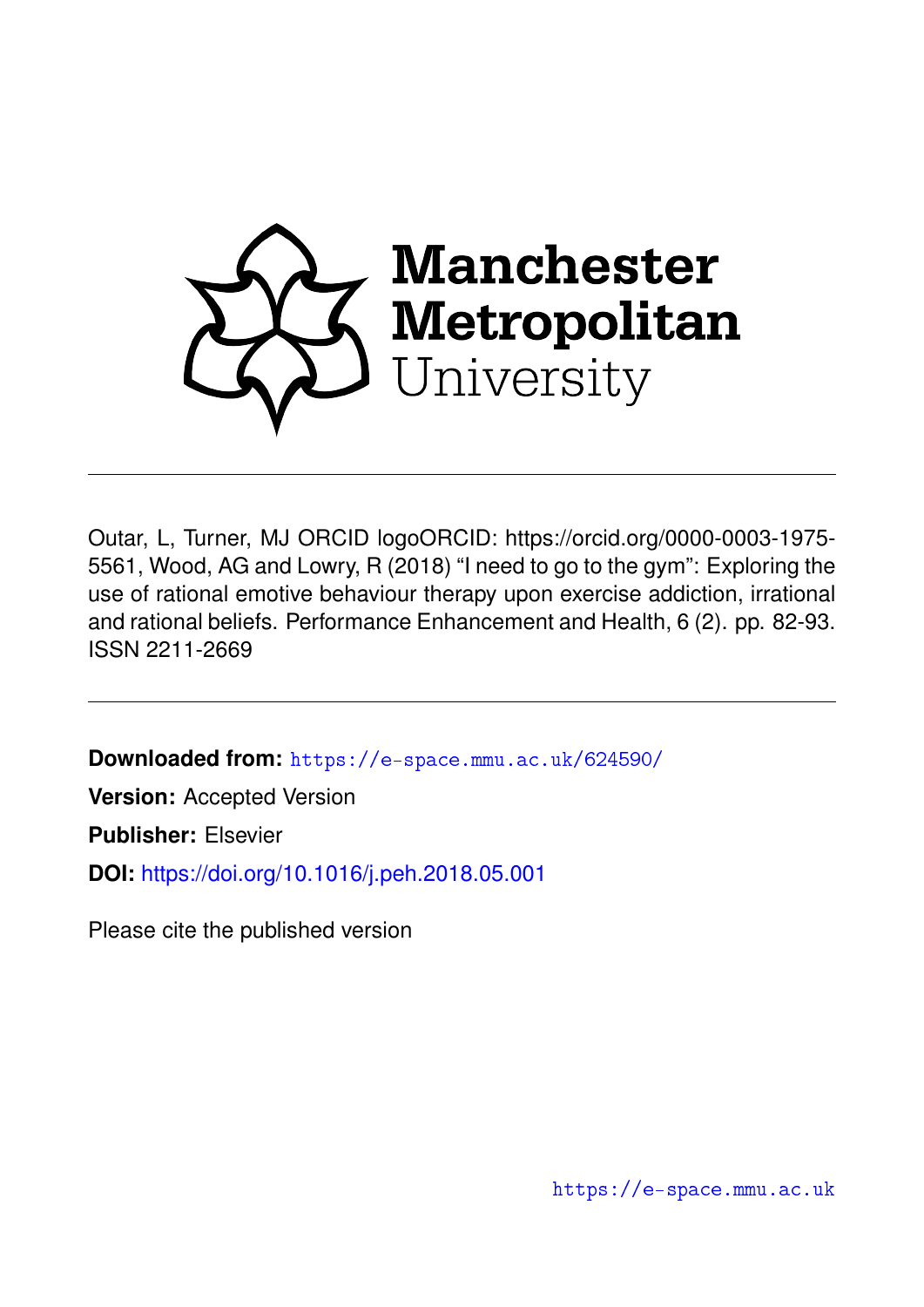| $\mathbf{1}$   |                                                                                                                                        |
|----------------|----------------------------------------------------------------------------------------------------------------------------------------|
| $\overline{2}$ |                                                                                                                                        |
| 3              |                                                                                                                                        |
| 4              |                                                                                                                                        |
| 5              |                                                                                                                                        |
| 6              | "I need to go to the gym": Exploring the use of rational emotive behaviour therapy upon                                                |
| $\overline{7}$ | exercise dependence, irrational and rational beliefs.                                                                                  |
| 8              |                                                                                                                                        |
| 9              | Outar, L*., Turner, M. J., Wood, A. G., & Lowry, R                                                                                     |
| 10             |                                                                                                                                        |
| 11             | Accepted: 22 <sup>nd</sup> May 2018                                                                                                    |
| 12             |                                                                                                                                        |
| 13             | Centre for Sport, Health and Exercise Research, Staffordshire University                                                               |
| 14             |                                                                                                                                        |
| 15<br>16       | *corresponding author: B180, Brindley Building, Staffordshire University, Leek Road, Stoke<br>on Trent, St4 4DF, m.turner@staffs.ac.uk |
| 17             |                                                                                                                                        |
| 18             |                                                                                                                                        |
| 19             |                                                                                                                                        |
| 20             |                                                                                                                                        |
| 21             |                                                                                                                                        |
| 22             |                                                                                                                                        |
| 23             |                                                                                                                                        |
| 24             |                                                                                                                                        |
| 25             |                                                                                                                                        |
| 26             |                                                                                                                                        |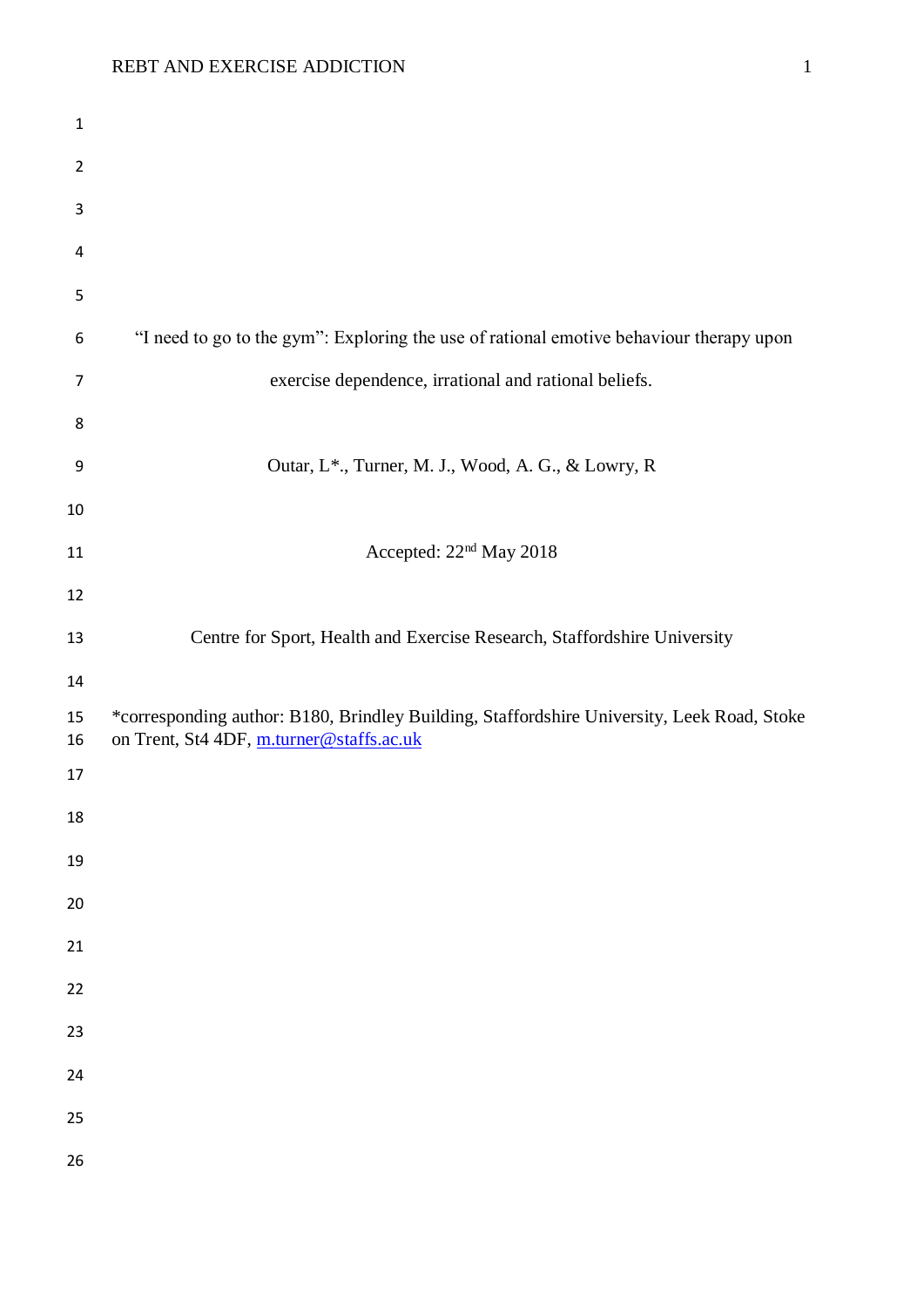#### Abstract

 Extant research suggests that irrational and rational beliefs may play an important role in both substance and behavioural addictions. However, the influence of irrational and rational beliefs pertaining exercise addiction has yet to be investigated. Rational emotive behaviour therapy (REBT) is a cognitive-behavioural approach that provides a theoretical framework to identify and change irrational beliefs through cognitive restructuring and endorsing rational beliefs. The principal aim of the current study is to examine the effectiveness of a one-to-one REBT programme in decreasing irrational beliefs and exercise addiction symptoms, and increasing unconditional self-acceptance, in three male exercisers. The exercisers present high symptoms of exercise addiction, and high irrational beliefs. A single-case, staggered multiple-baseline across participant A-B design is used in the current study to examine the effects of a six-week REBT program comprising six 45-minute one-to-one counselling sessions and 5 homework assignments. Visual and statistical analyses, and social validation data indicate strong reductions in low-frustration tolerance, composite irrational beliefs, and exercise addiction from pre- to intervention phase. In addition, all participants report increased unconditional self-acceptance. This is the first study to report the effects of REBT in an exercise population, and the first to demonstrate that exercise addiction symptoms can be attenuated using REBT. This study supports literature suggesting that irrational and rational beliefs are an important mechanism in exercise addiction and provides important implications for the development of its treatment. Keywords: Intervention; cognitive behavioral; case-study; rational beliefs; exercise

- 
-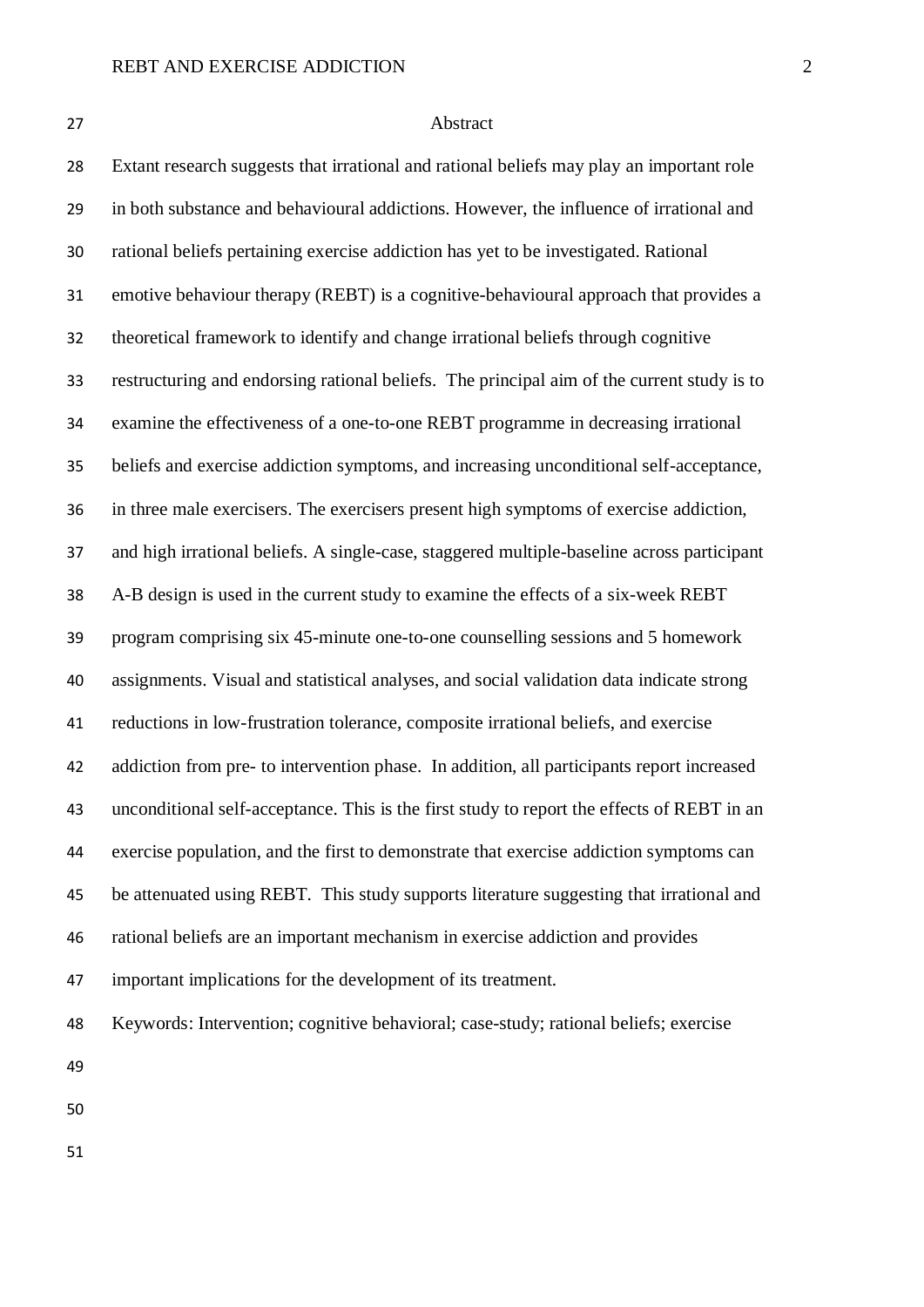"I need to go to the gym": Exploring the use of rational emotive behaviour therapy upon exercise addiction, irrational and rational beliefs.

 A large corpus of empirical evidence exists associating regular practice of physical exercise with a plethora of psychological and physical benefits (Bouchard, Sheppard, & Stephens, 1994). However, research has shown that, as with behaviours such as gambling or internet-use, the practice of physical exercise can acquire an addictive character (Sussman et al. 2011). In such cases, the person adopts a behavioural pattern that is meticulous, and inflexible, making it difficult to reduce intensity, frequency, or time committed to exercise, this occurs even in the presence of negative consequences such physical injury and disregarding social and professional obligations (Freimuth et al. 2011), in such instances of behaviour this relate to exercise addiction.

 Exercise addiction is described as pathological pursuit of exercise behaviour, that is marked by psychological dysfunction in which exercise behaviour becomes out of control, compulsive and dependent, resulting in a plethora and psychological and physical impairments (Little, 1969, Szabo, Griffiths, & Demetrovics, 2016). At present, nosology of exercise addiction remains equivocal with no official diagnostic criteria, due to this very few documented cases have emerged. At present, the diagnosis of exercise addiction is largely determined by clinical judgment. Clinicians screen patients to identify underlying motivators pertaining to an individual's exercise behaviour, emotional connection to exercise, and influence on other facets of their life. This information is then corroborated using a valid assessment tool (i.e. Exercise dependence scale; Hassenblas & Hassenblas, 2002b) to ascertain the severity of exercise addiction symptoms. To this end, pathogenic exercisers (i.e. exercise addiction) can be discerned from high-frequency/or committed exercisers (i.e. healthy habit), like athletes or avid exercisers who maintain control over exercise, have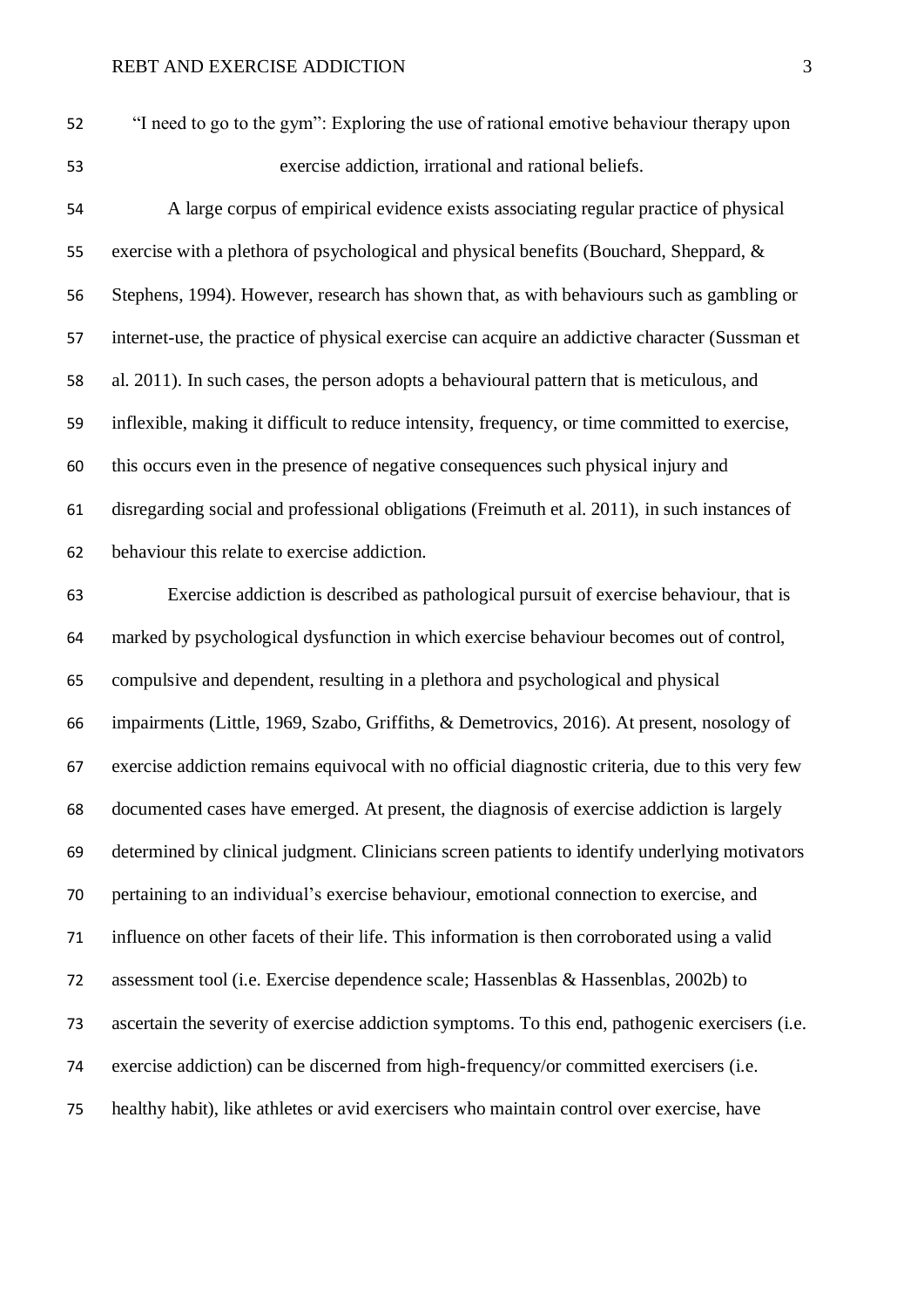meticulous training regimes, however maintain social and professional obligations, and encounter no deleterious or negative consequences as a result of their exercise practices. Exercise addiction is often classified as a behavioural addiction (Egorov & Szabo, 2013), analogous to gambling addictions. However, as it stands the DSM-5 in its subsection of "Non-substance-related disorders" includes only gambling addictions as a behavioural addiction (American Psychiatric Association, 2013), with exercise addiction residing as a "compensatory behaviour" of eating disorders such as Anorexia and Bulimia Nervosa. Consequently, scholars working in the area of exercise addiction have relied on theoretical models derived from two kinds of criteria: (1) those proposed and derived from the substance dependence subsection in the DSM-IV (American Psychiatric Association 1994, Hausenblas & Downs, 2002a, b) or (2) those proposed for behavioral addictions by Griffiths (1996, 2005). Extant literature utilising both criteria, have proposed prevalence rates of 2-3% for the general exercising population (Mónok et al, 2012). However, endurance exercise populations have yielded prevalence rates of up to 20% (Griffiths et al. 2015). De Coverley Veale (1987) discerned between primary and secondary exercise dependence. Primary exercise dependence entails pathological exercise behaviour which is driven solely for psychological gratification from exercise behaviour alone (Bamber, Cockeril & Caroll, 2000), whereas secondary exercise dependence relates to the use of exaggerated exercise as means to regulate and control another disorder (e.g. Anorexia Nervosa, Bulimia Nervosa). Thus, to avoid conceptual confound, when considering exercise addiction this paper will adopt a "primary" conceptualisation, therefore utilising Hausenblaus & Symons-Downs (2002b) perspective to assess, describe and define exercise addiction. To this end, exercise addiction is defined as "a craving for leisure time physical activity that results in uncontrollable excessive exercise behaviour that manifest physiological and/or

psychological symptoms" (Hausenblaus & Symons-Downs, 2002b p. 90). Therefore, exercise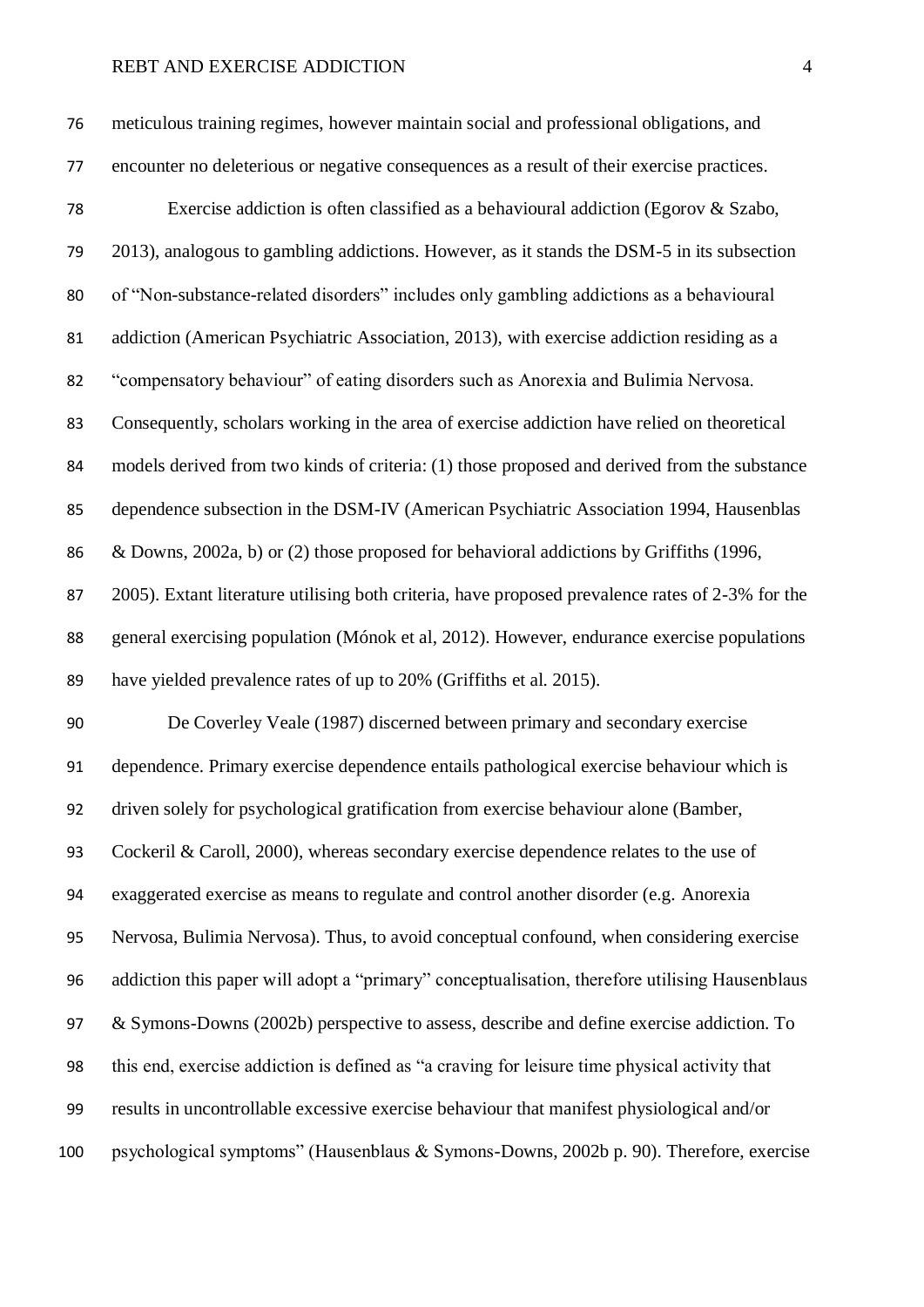addiction is marked by psychological, behavioural and social factors including: unhealthy exercise intensity/frequency, exercising more than intended, lack of control over exercise, withdrawal symptoms, a great deal of time pursuing exercise, reduction in other activities due to exercise, and continuing to exercise despite recurring physical and/or psychological problems.

 Despite a large corpus of research investigating this phenomenon and its detriments, there remains a paucity of research identifying underlying mechanisms that contribute to the onset, development, and maintenance of exercise addiction. Moreover, scant attempts of treatment have been reported within literature, however, as with other behavioural addictions, cognitive behavioural therapy (CBT) has been recommended to help exercisers to reconstruct their maladaptive beliefs concerning exercise (Weinstein & Weinstein, 2014).

 To date, etiology studies of exercise addiction have proposed both neurobiological and psychological explicative models (Weinstein and Weinstein 2014; Thompson & Blanton, 1987; Szabo, 1995). Egorov and Szabo (2013) postulated that exercise addiction could manifest by utilising exercise as a coping mechanism arising from the interaction between adversity and one's interpretation of such events. Once this coping method of stress is adopted, the individual becomes reliant on it to function adequately. Furthermore, the individual believes that he/she is engaging in a seemingly health behaviour for stress management given scholastic and public health resources, providing rationalization for their pathogenic exercise behaviour that begin to impede upon social and professional obligations. However, eventually when life-obligations forces the individual to reduce frequency of exercise bouts, causing exercise privation, consequently, psychological hardship resurfaces and manifests as withdrawal symptoms (e.g. anxiety, depression, agitation, irritability). Moreover, theoretical postulates have highlighted psychological traits such as trait anxiety (Coen & Ogles, 1993), perfectionism (Cook, 1996), and obsessive compulsiveness (Spano,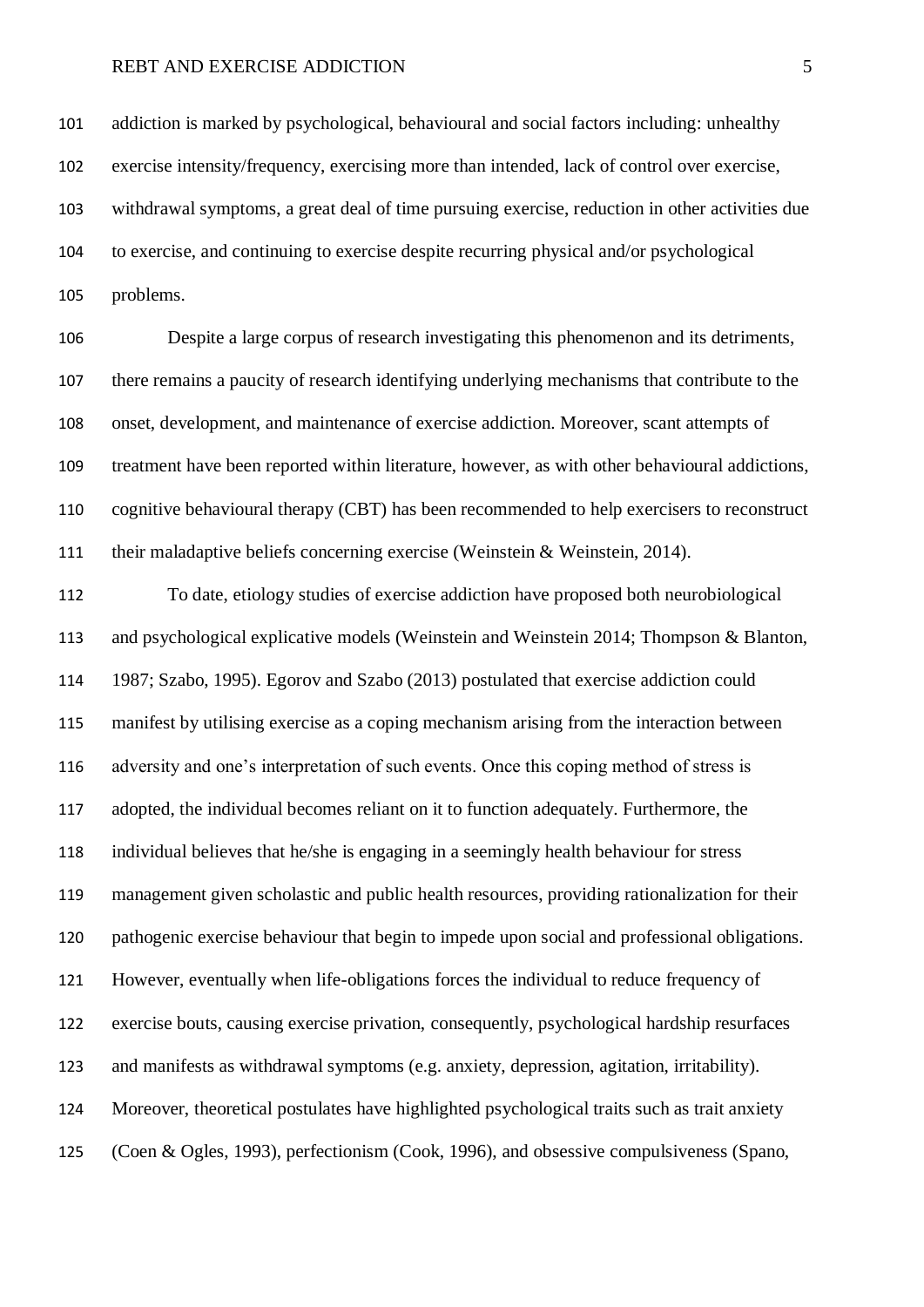126 2001) as predispositions to the development of exercise addiction. Finally, Egarov & Szabo (2013) conceived the notion of a "black box", relating to the idiographic mindset of an individual with exercise addiction. The black describes the possible interactions between personal and situational factors, which increase the onset, development and maintenance of exercise addiction. Key components of the black box entail ongoing, unbearable or suddenly appearing adversities (e.g. loss, break ups, bullying) which causes pain that the individual has no control over. This also interacts with attentional cognition in that prior experience, inter- and intra-personal thought, beliefs and conviction will influence exercise behaviour as means for escape path. Considering the aforementioned, one psychological construct that has been linked to the above, and thus could be valuable in understanding exercise addiction, is that of irrational and rational beliefs.

 Derived from the postulates of rational emotive behaviour therapy (REBT; Ellis, 1957), irrational and rational beliefs allude to cognitive pattern in which individuals holds in the face of adversity (rejection, failure, loss). Rational emotive behaviour therapy is a cognitive-behavioural approach to the promotion of psychological health and well-being, and postulates, that all disturbance occurs as a consequences of dysfunctional information processing (Ellis, 1962, 1994). REBT delineates between irrational (e.g., demandingness, low frustration tolerance, awfulizing, and self-, other-, or world-depreciation) and rational beliefs (e.g., preferences, high frustration tolerance, anti-awfulizing, and self-, other-, or world-145 acceptance; Ellis & Dryden, 1997), and adopts a binary theory of emotional distress, discerning between dysfunctional and functional emotions, thus being qualitatively different than quantitatively. Irrational processing to internal stimuli (e.g., a pain in your leg) or external stimuli (e.g., receiving negative feedback) are hypothesised to produce unhealthy or maladaptive emotions reactions (i.e., UNEs; anxiety, rage, depression). In contrast rational processing of stimuli are hypothesised to produce healthy or adaptive emotional reactions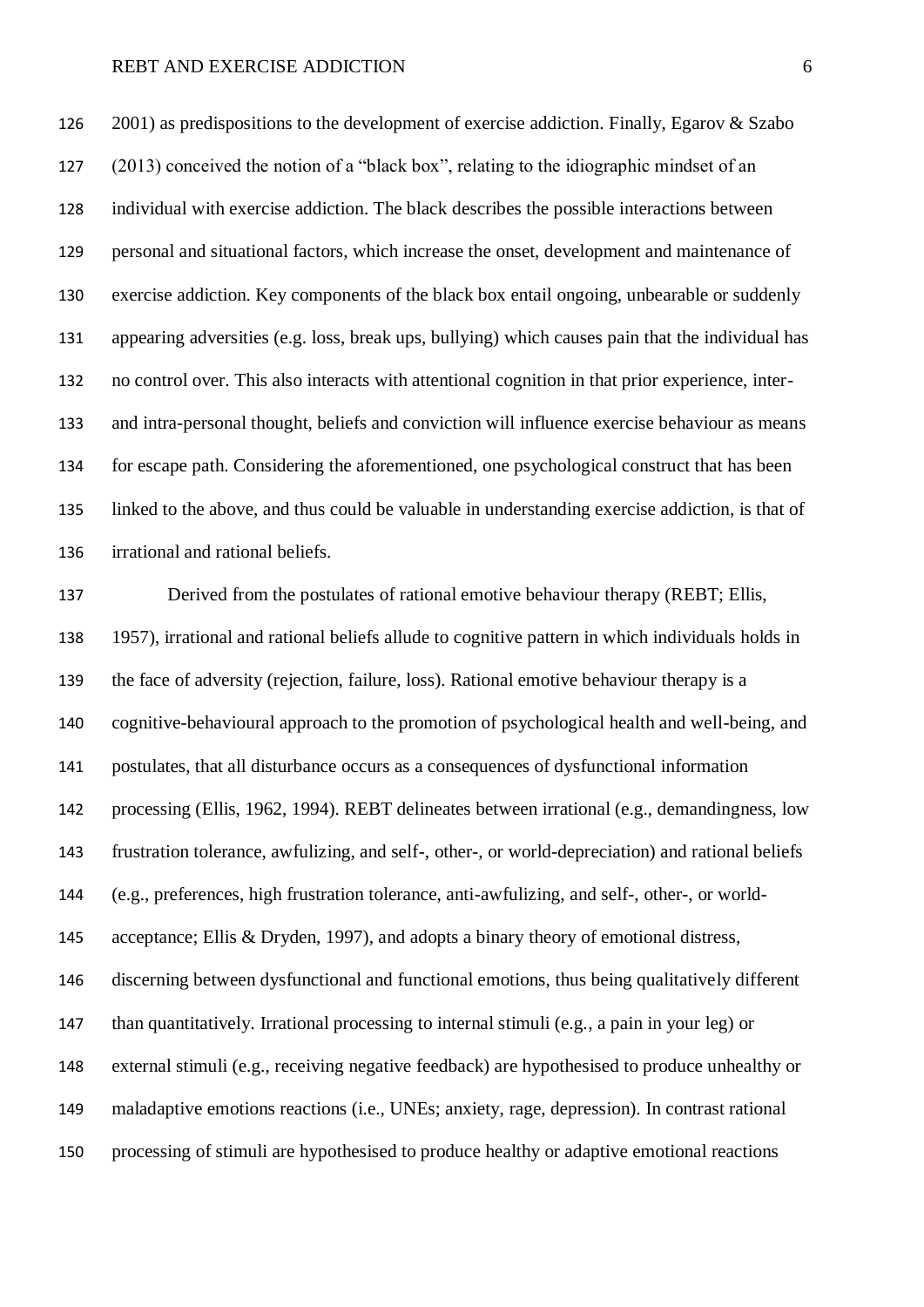(i.e., UNEs; concern, assertiveness, sadness). Beliefs are evaluative or appraisal mechanisms and are consistent with Albeson and Rosenberg's (1958) conceptualisation of hot cognitions. Beliefs evaluate representations of reality in terms of their personal significance to that individual. Therefore, the primary objective of REBT is to change irrational beliefs through cognitive restructuring, and to promote rational beliefs to propagate psychological health and well-being (Ellis & Dryden, 1997; MacInnes, 2004). Indeed, REBT holds that neurotic disturbances are a by-product of escalating one's rational, flexible, preferences into irrational, inflexible, demands. To this end, people develop our irrational beliefs by what they greatly desire. Furthermore, REBT posits that beliefs, irrational/and or rational, engender emotional experiences that create specific action tendencies. Thus, irrational beliefs facilitate behaviour tendencies to engage in escape or avoidant behaviours, contrarily rational beliefs generate emotions that facilitate approach behaviours (Ellis, 1994; Dryden, 2002). More precisely, Dryden delineates a gamut of behaviours/action tendencies associated with holding irrational beliefs, viz. withdrawing from reinforcement, isolation, avoiding feared situations, self- harming, searching for constant reassurance, repetitive behaviour, ignoring attempts to restore social equilibrium. Examples of overt operant behaviours include avoiding anxiety provoking situations because we have endorsed the belief that we must not experience it because to do so would be completely awful, and we could not stand it. Such postulates, may provide understanding to the psychological processes of an exercise addiction, with the exerciser holding irrational beliefs about the prospect of missing an exercise bout, and therefore displaying an array of unhealthy negative emotions (i.e. anxiety, guilt), and accompanying avoidance/safety behaviours (rigid programmes, missing social obligations, training whilst injured).The theory and efficacy of REBT has received support (David, Szentagotai, Kallay, & Macavei, 2005) from within both clinical and non-clinical populations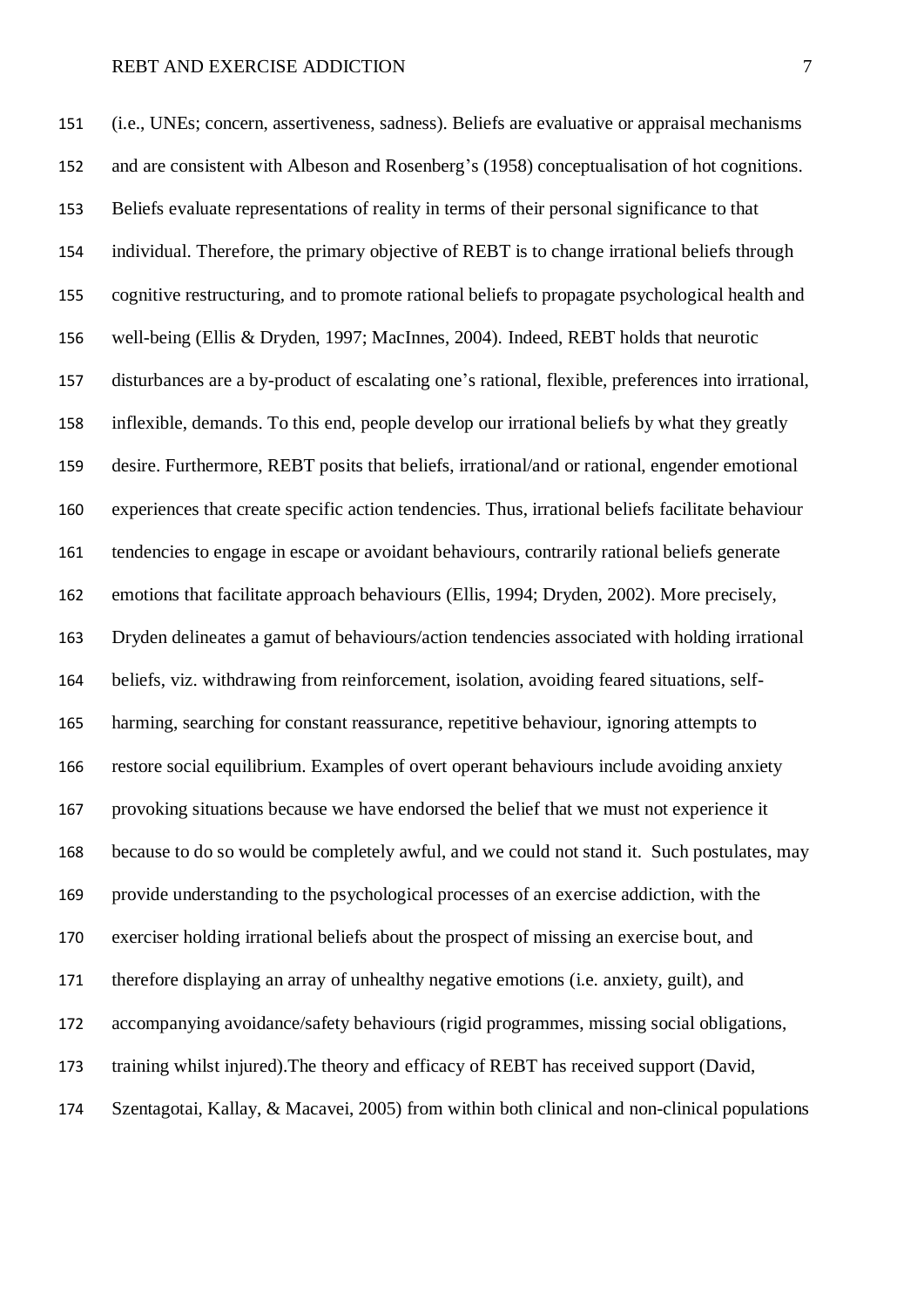and with youth and adult samples (e.g., Turner, 2016; Visla, Fluckiger, Holtforth, & David, 2016).

 Extant research has positively associated irrational beliefs with substance (e.g. cocaine; Moller et al. 2007; Greven, 1985; Penn & Brooks, 2000) and behavioural addictions (e.g. Internet use and gambling: Petry et al. 2007; Young, 2007; Lupu & Lupu, 2013; Cardak, Koc, & Kolac, 2009). Indeed, Ellis (1994) in his only formal contribution within sport and exercise psychology literature highlighted the potential problem of overindulgence in exercise, remarking "like avoidance, overindulgence usually has strong elements of low frustration tolerance that sparks it and keeps it going. Thus, compulsive exercising and playing in sports often stems from irrational beliefs such as, "Because I like exercise [or sports] I should be able to participate in it all the time without harming myself. I can't stand limiting myself. It's awful if I'm restricted." (p. 258). To this end, REBT interventions fundamental goal would be to identify irrational beliefs in addictive behaviours that result in maladaptive emotions and behaviours (i.e. anxiety, guilt, substance abuse, gambling). More precisely, Ellis et al. (1988) postulated that treatment involves changing self-defeating thinking about discomfort and maintaining abstinence through development of high frustration tolerance (HFT), this contention was supported by Ko et al. (2008), highlighting Low frustration tolerance (LFT) as a principal antecedent of addictive behaviours. Low frustration tolerance is one of the central concepts in REBT theory and arises from beliefs that frustration (or discomfort) is unbearable and therefore must be avoided regardless of cost. Low frustration tolerance can be depicted in beliefs such as "things should be as I want them to be, I can't stand it when they are not," and are considered to be driven by immediate gratification, at the expense of long-term damage (Ellis, 2002). In exercise addiction, this relates to the individual's inability to reduce exercise intensity or stop exercise especially when medically prohibited, due to wanting to avoid the discomfort that exercise withdrawal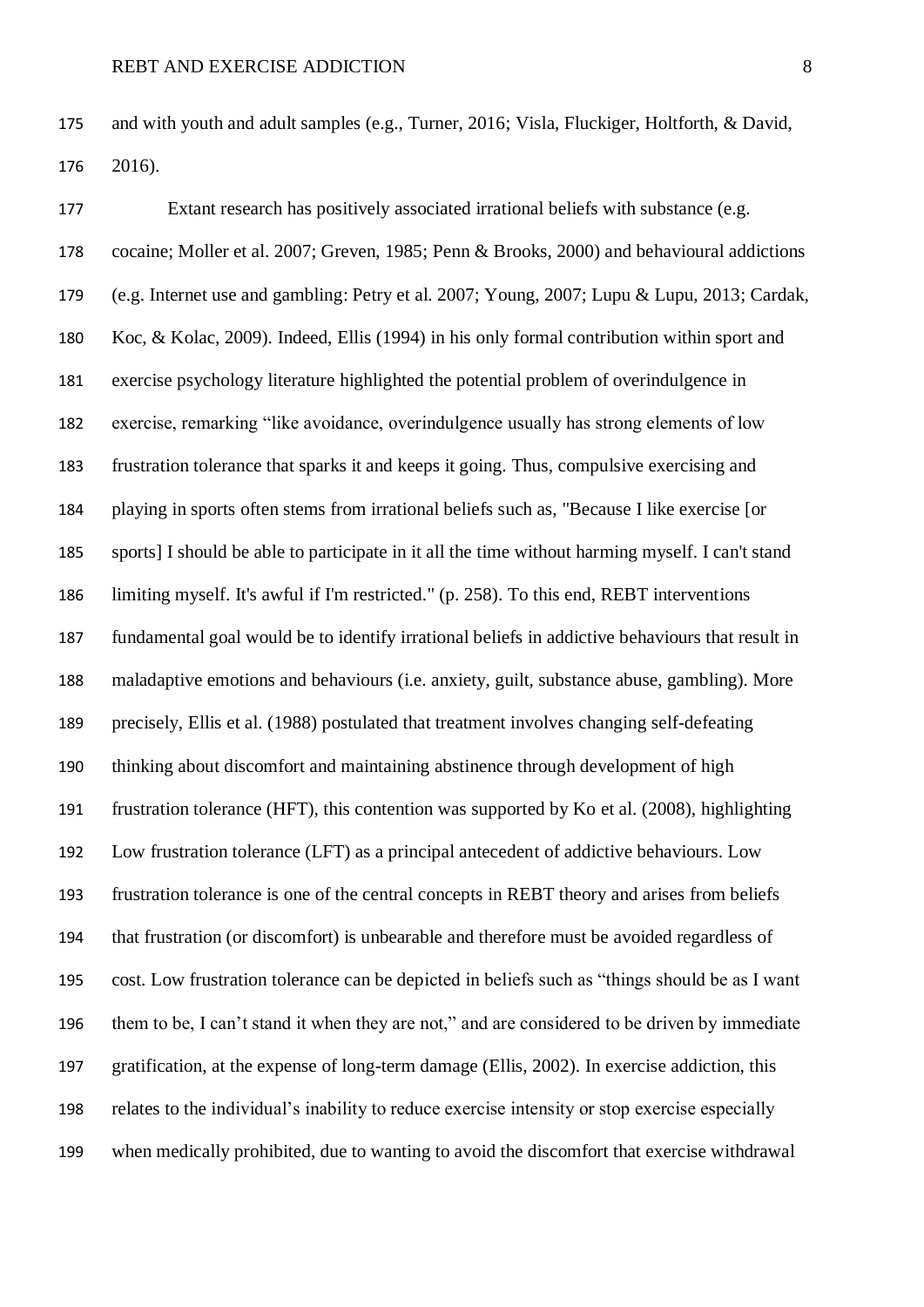brings (e.g. anxiety, depression, irritability). To date, only one study has highlighted the role of beliefs (rational) in exercise addiction. Halls et al. (2009) reported a relationship between rational beliefs and exercise addiction, holding that unconditional self-acceptance played a mediating role in exercise addiction, in that low levels of unconditional self-acceptance preceded high levels of exercise addiction. However, this study did not measure irrational beliefs. Past research has highlighted the importance of assessing both irrational and rational beliefs, because irrational and rational beliefs are relatively orthogonal, and low irrational beliefs do not necessarily mean high rational beliefs (i.e., they do not correlate highly; Ellis, 208 David, & Lynn, 2010); therefore, the specific role of irrational beliefs pertaining to exercise addiction remains unknown.

 In sum, exercise addiction represents a condition that poses a threat to physical and psychological health and wellbeing (e.g., Hausenblas & Symons-Downs, 2002b). At present there is a dearth of literature implicating potential underlying mechanisms that pertain the development and maintenance of exercise addiction. Furthermore, given exercise addictions complicated history establishing conceptualisation, definitions, and theoretical frameworks there remains a paucity of literature providing sound empirical approaches to its treatment, with mere mentions of suitable treatment methods (Weistein & Weistein, 2014).

 Therefore, the current study aims to elucidate the influence of irrational and rational beliefs on exercise addiction (e.g., Ellis, 1994; Hall et al., 2009), and in doing so will examine the efficacy of an REBT intervention with exercisers reporting exercise addiction symptoms, using a single-case design in line with previous literature (e.g., Turner & Barker, 2013). Providing examination of the effects of REBT on irrational beliefs (particularly low frustration tolerance), rational beliefs (particularly unconditional self-acceptance; USA), and exercise addiction symptoms. To the researcher's knowledge, no research has examined the role of irrational beliefs upon exercise addiction, furthermore no research has intervened with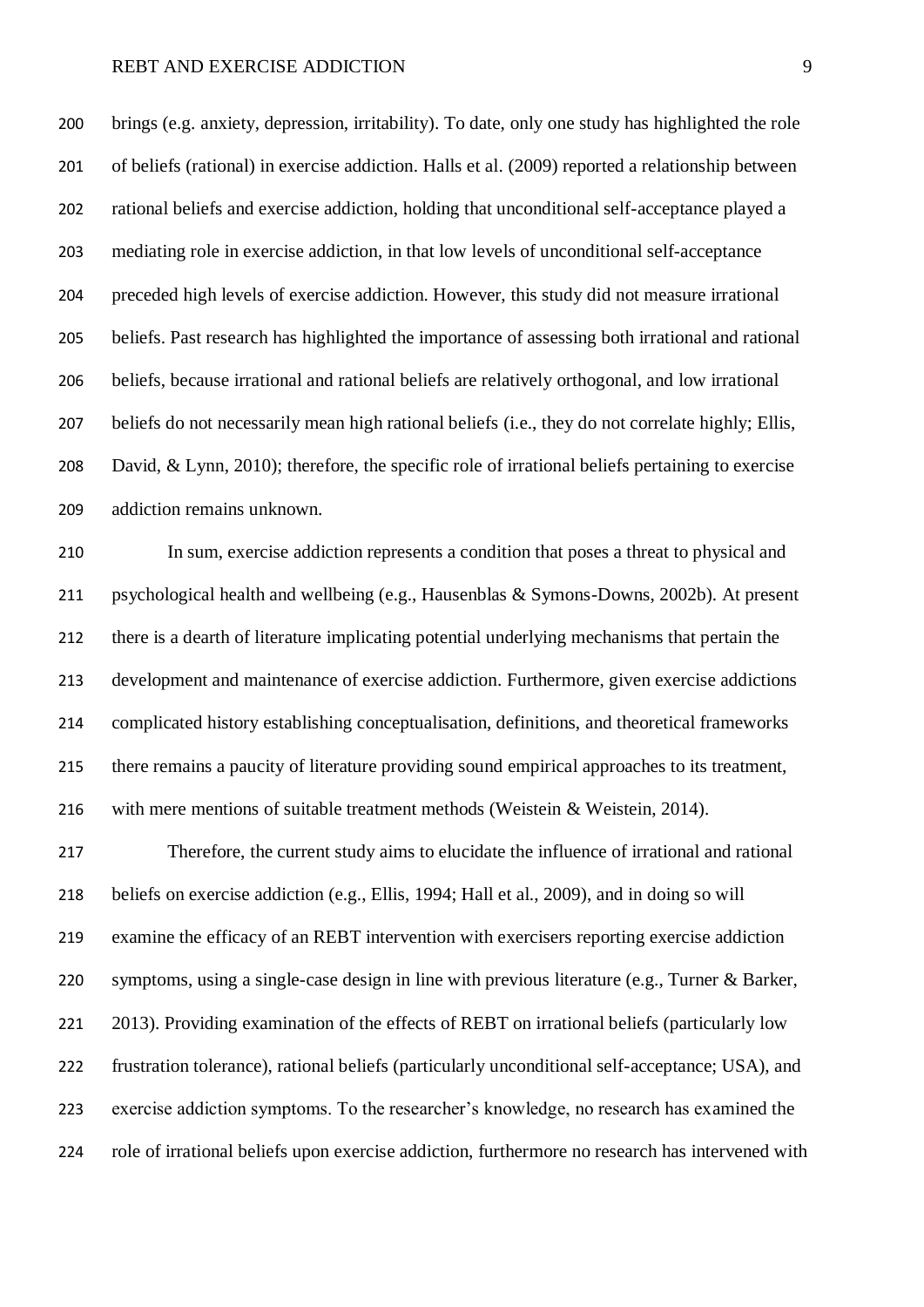exercise addiction symptoms. Thus, considering theoretical underpinnings, it was

hypothesised that an REBT intervention will reduce irrational beliefs (particularly low

frustration tolerance), increase Unconditional self-acceptance, and reduce exercise addiction

symptoms, from pre- to intervention, with the effects remaining stable at follow-up.

**Method**

# **Participants**

 After liaising with a U.K. leisure centre based in the Midlands, verbal consent was attained to recruit participants from their facility. The participants were three of eleven volunteers that expressed an interest in taking part in a program that was advertised to bring greater self-awareness of exercise beliefs. Participants were three male exercisers (*M*age = 22.00; *SD* = 1.73; *Participant age;* p1 = 22; p2 = 20; p3 = 23), with 3-5 years of gym 236 experience ( $M \text{exp} = 4.33$ ;  $SD = 1.54$ ), who were not engaged in any other sport or physical activity during the data collection for this study. Experience refers to exercising at or over the government exercise guidelines for physical activity (150-minutes of moderate intensity activity, and two muscle-strengthening exercise sessions per week). All participants reported that they exercised 4-6 times weekly, which entailed a mixture of aerobic and resistance training. Participants were selected using a screening process, which indicated that the three participants reported high exercise addiction symptoms (i.e., scoring at risk of exercise 243 addiction or non-dependent symptomatic; Hausenblas & Symon-Downs, 2002), and high irrational beliefs scores (compared to adult norms; Turner et al., 2016). The ED-s classification postulates that less than 5% of individuals would be classified as at risk for exercise dependence, 62.5–62.6% as nondependent symptomatic and 30.6–33.8% as nondependent (Downs et al. 2004). Considering the postulations of Freimuth, Moniz, & Kim (2011) four phase of the development of exercise addiction, at stage two (at-risk) occurs when individuals perceive the intrinsically rewarding benefits of regular exercise (i.e. mood-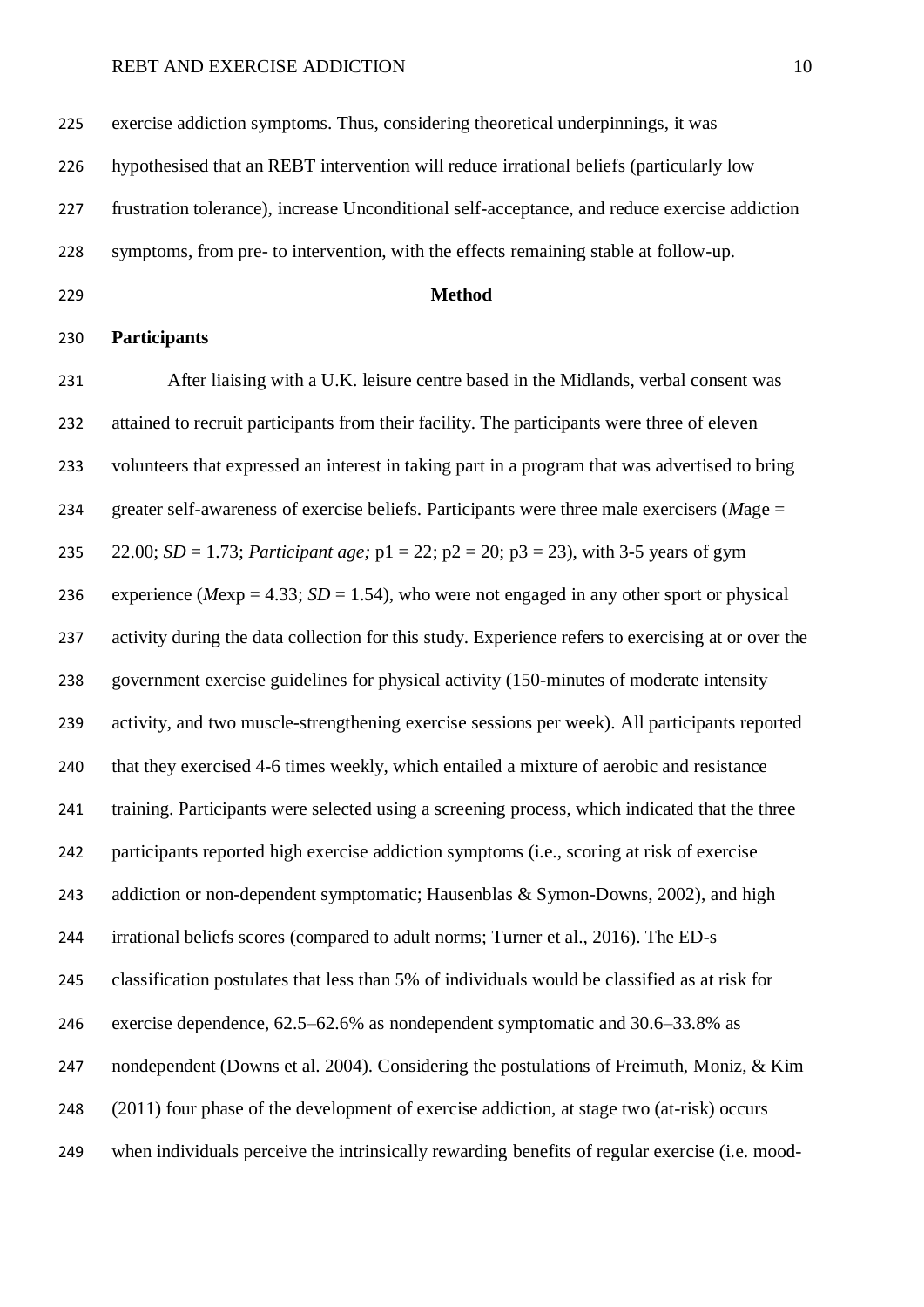altering effects). Thus, considering the aforementioned, both exercise addiction risk and non- dependent symptomatic was considered suitable for selection given risk being high and ED diagnosis (<5%) being scant. Informed consent was obtained, and ethical approval granted from the University before all data collection.

**Design**

 The study utilised a single-case, staggered multiple-baseline across participant A-B design (Barker, McCarthy, Jones, & Moran, 2011), which has been used in previous REBT research (Turner & Barker, 2013). Participants established a stable baseline (iPBI, EDS, USAQ) before the intervention onset, which is important because a stable baseline aids the establishment of whether any change (statistical, meaningful, or both) has occurred. The A-B design is a robust procedure for assessing effect of the intervention (i.e. REBT) on the target variables (i.e. exercise addiction, irrational beliefs, and USA), and it allows the practitioner to ascertain whether the intervention brought about change (Kazdin, 1982). REBT was applied sequentially across participants at different time points, to allow for changes in the dependent variables to be attributed to the intervention rather than extraneous variables (Kazdin, 1982). Specifically, participant 1 commenced the intervention phase in Week 4, participant 2 in Week 5, and Participant 3 in week 6. Through this design one would expect changes to occur in the target participant(s) only, with the participant's data in the baseline phase remaining stable (Barker et al., 2011).

**Measures** 

 **Irrational beliefs.** The irrational Performance Beliefs Inventory (iPBI; Turner et al., 2016) was used to measure irrational performance beliefs. The iPBI comprised 28-items that measure the four core beliefs (demandingness, awfulizing, low-frustration tolerance, and depreciation), as well as providing a composite value (Comp) for all four core irrational beliefs. Participants are asked to indicate their agreement on the 28-items on a Likert-scale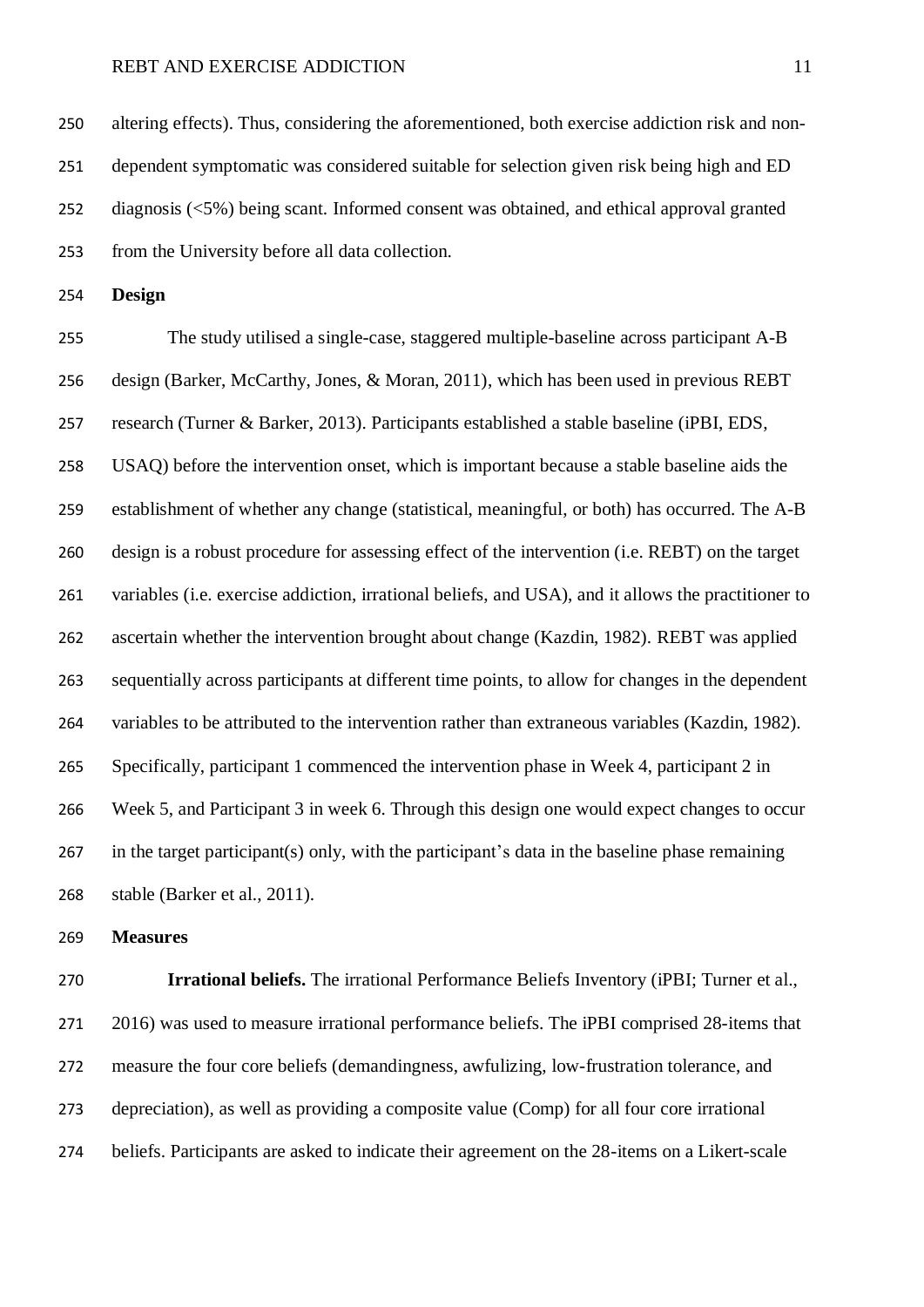between 0 (*strongly disagree*) to 5 (*strongly agree*). The iPBI has shown construct validity,

and correlates well with established irrational beliefs measures, and with anxiety, depression,

- and anger, demonstrating concurrent and predictive validity. For Comp, Cronbach's alpha
- 278 coefficient displayed acceptable to excellent internal reliability ( $\alpha$  = .50 to .99).

 **Exercise addiction.** The Exercise Dependence Scale-21 (EDS; Hausenblas & Symons-Downs, 2002a, 2002b) is a multi-dimensional measure used to establish individuals' risk of exercise dependence. It considers individuals risk by presence of exercise dependence symptoms and derives from the DSM-IV criteria for substance dependence (American Psychiatric Association, 1994). The scale includes 21 items grouped into seven subscales, which relate to different aspects of exercise dependence (tolerance, withdrawal, intention effect, lack of control, time, reduction in other activities and continuance). Participants rate items on a 6-item Likert-scale from 1 (*Never*) to 6 (*Always*), which allows for categorization as 'at risk', 'non-dependent symptomatic' or 'non-dependent asymptomatic' based upon their responses. 'At risk' categorization refers to potential exercise dependence, non-dependent symptomatic and 'non-dependent asymptomatic' refer to a lack of dependence however symptoms pertaining to dependence for the former. In this study participants one and three were categorised as "at risk" and participant two as "non-dependent symptomatic." The scale has been used in a plethora of research and has demonstrated content and concurrent validity. Furthermore, the ED-S has demonstrated adequate test-retest reliability. Cronbach's alpha 294 coefficient displayed good to excellent internal reliability ( $\alpha$  = .86 to .97)

 **Unconditional self-acceptance.** The Unconditional Self-Acceptance Questionnaire (USAQ; Chamberlain & Haaga, 2001) is a 20-item scale with 11 reversed items. Participant's rate items on a 7-item Likert-scale from 1 (*almost always true*) to 7 (*almost always untrue*). The USAQ has been used previously in sport (Cunningham & Turner, 2016), and measures the belief that one fully and unconditionally accepts oneself regardless of behaviour,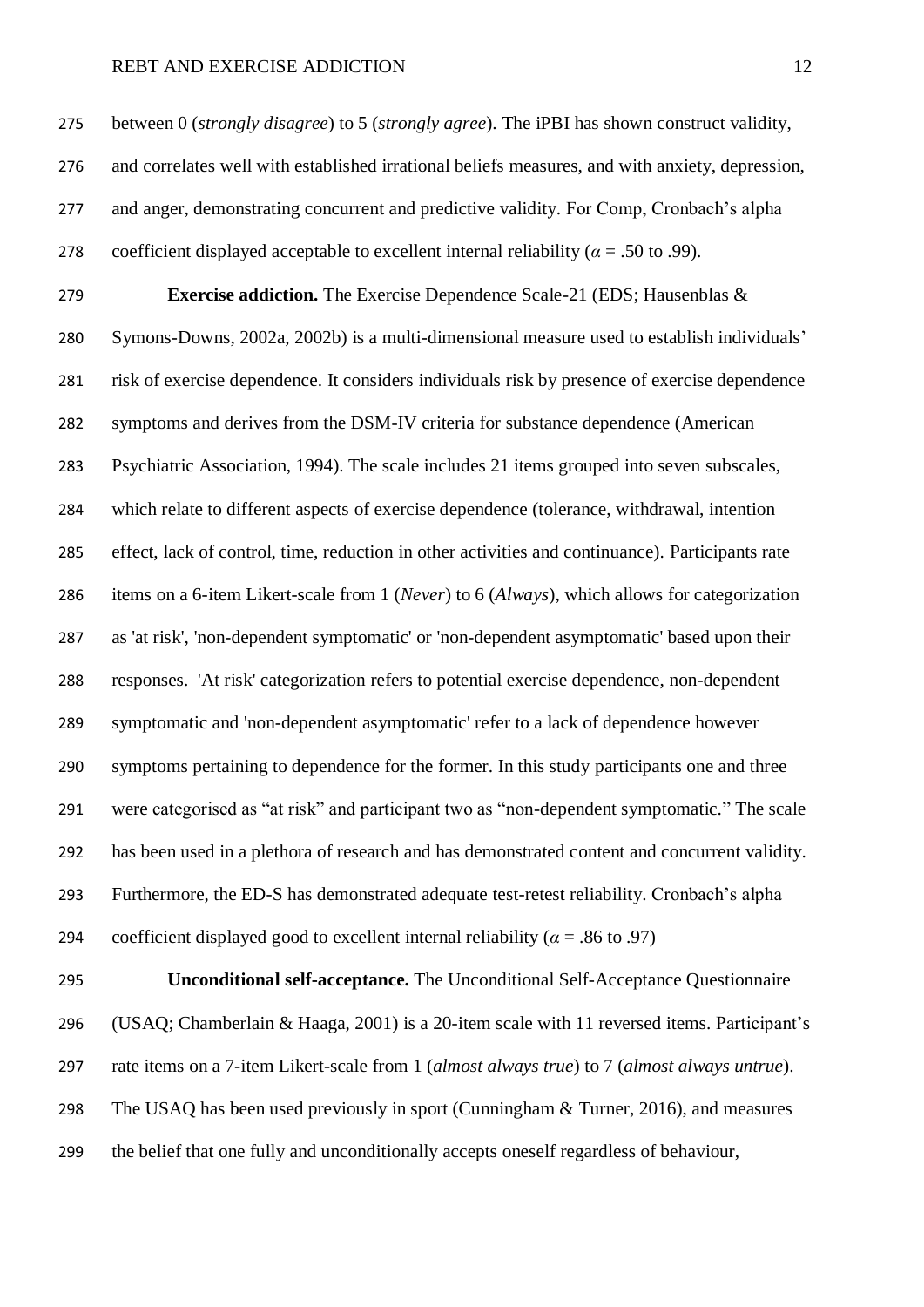achievement, approval, respect, or love from others (Ellis, 1977). Cronbach's alpha coefficient displayed low to good internal reliability (*α* = .18 to .76). Whilst reporting of Cronbach's alpha is important, the reader should consider the alphas reported in this study 303 cautiously due to the sample size used. Indeed, some suggest that a sample size of  $n = 30$ 304 (Yurdugül, 2008) or even  $n = 50$  (Javali, Gudaganavar, & Raj, 2011) is required for reliable Cronbach's alpha calculation.

 **Social validation.** Social validation allows for the addition of subjective data as a supplement to objective data (Wolf, 1978). Furthermore, it allows the practitioner to ascertain participant satisfaction of the intervention which is important as it ties the intervention effect with the social context and guides future applied work (Storney & Horner, 1991). Social validation data were collected at the end of the follow-up phase to establish clinical significance of the intervention. A focus group format was utilised to collect qualitative data from all three participants with regards to the perceptions of intervention, delivery, and efficacy (Hrycaiko & Martin, 1996; Kazdin, 1982; Schwartz & Baer, 1991). The social validation focus-group was conducted by a third-person, not known to the participants, to minimize social desirability. The focus-group allowed for divulgence of their personal and joint experiences with reference to changes in the dependent variables and broader implications in life, furthermore the focus group involved topics which highlighted the social significance of goals, social importance of effects and social appropriateness of the procedure of the intervention, which are outlined as the key requirements for the evaluation of social validation (Page & Thewell, 2013).

**Data collection**

 Data were collected over a five-month period. Participants were required to complete the iPBI, EDS, and USAQ twice a week during the baseline phase (3 weeks). Thereafter, the clients were required to complete the iPBI and USA twice per week through the intervention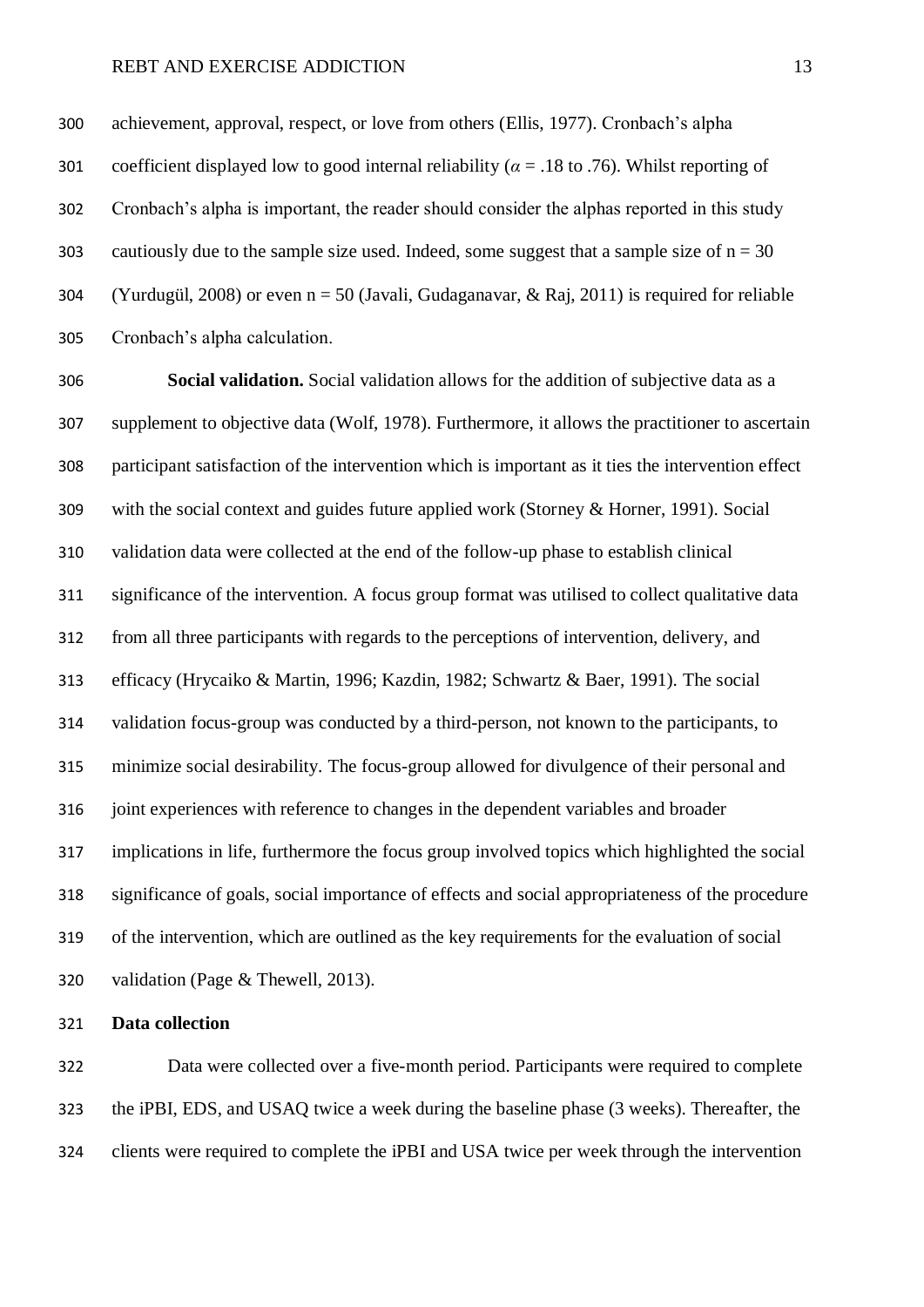phase (6 weeks) and the follow up phase (2 weeks). The EDS was required to be completed at the start, middle and end of the intervention phase (week 1, 3, and 6) and at the end of follow up phase (research completion). The intervention took place in the private personal training consultation room of a leisure centre, that comprised conventional office amenities viz. desk, chair, white board, and television screens.

#### **Intervention**

 The intervention comprised a six-week REBT program comprising six 45-minute one- to-one counselling sessions and 5 homework assignments (between each session) conducted by the first author. The first author was a 27-year-old male with a degree in psychology and Master of Science degree in sports and exercise psychology. Furthermore, he had undergone REBT training at the Albert Ellis institute at the University of Birmingham and was under supervision of a British Psychological Society (BPS) Chartered, Health Care Professions Council Registered, and REBT-trained sport and exercise psychologist (second author). Session agendas were planned prior to sessions and followed a pre-determined structure to ensure intervention procedural reliability across participants. Sessions adhered to guidelines within REBT literature (Dryden & Branch, 2008; Dryden & DiGiuseppe, 1990; Ellis & Dryden, 1997; Turner & Barker, 2014).

 The program included three phases: education, cognitive restructuring, and reinforcement.

 The *education phase* principle aim was to teach participants the fundamentals of REBT. Thus, participants were educated on how to identify beliefs (i.e. rational and irrational), differentiation between irrational (i.e. demands, awfulizing, low frustration tolerance, self-depreciation) and rational beliefs (preferences, anti-awfulizing, high frustration tolerance, self-acceptance), and how such beliefs in the face of adversity (challenge, difficulty, upset) can create either unhealthy negative emotions (e.g. anxiety,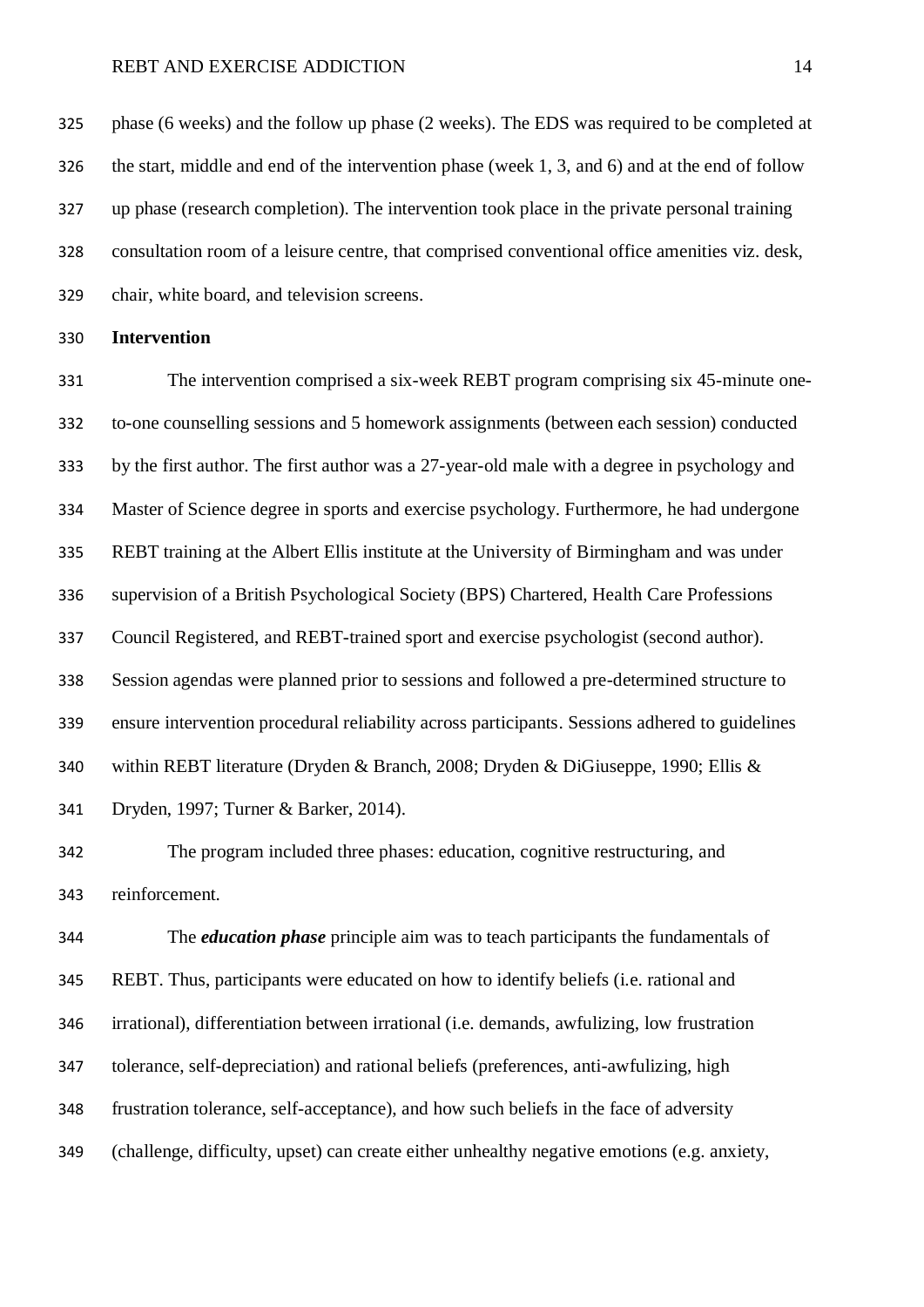depression, unhealthy envy) or healthy negativity emotions (e.g. concern, sadness, healthy envy). Furthermore, clients were educated that it was their beliefs (B) that determined their emotional and behaviour consequences (C), and not the event or adversity (A). In this phase, great emphasis was placed on accountability of emotional and behavioural responses. Thus, participants were taught that irrespective of the adversity, they can have autonomy over their beliefs, and therefore emotional and behavioural responses being either irrational (dysfunctional) or rational (functional). For example, participant 1 expressed irrational beliefs (B) regarding achievement (e.g. "I want to achieve, therefore I must achieve, it would be unbearable if I did not and I would be a complete failure"). In relation to exercise this manifested into anxiety (C) when missing exercise bouts(A), which led to avoidance strategies (C) including missing social/employment obligations and rigid exercise routines or over compensatory behaviour (exercising twice a day) when a bout was missed. A fundamental component of the ABCDE process is goal setting, in the form of beliefs, emotions and behaviour, thus, participants were asked to consider how they would like to respond (C), and how such change would aid their goals (e.g. exercise enjoyment, improved social life etc). For example, participant one wanted to not feel extremely anxious when missing an exercise bout, and subsequently adopt a plethora of avoidance strategies, rather, instead feel concerned/nervous and subsequently having a more flexible approach to exercise (e.g. attending social events even when conflicting with exercise regimes)

 The *cognitive restructuring phase* (also known as disputation) is the most critical aspect of the intervention phase, this took place over two sessions. A core tenant of REBT when restructuring cognitions (i.e. irrational beliefs) is to assume that the adversity (A) is correct, and therefore reconstruct the irrational beliefs held regarding the A rather than reconstruct the A (Ellis & Dryden, 1997), additionally rational beliefs are constructed and promoted, thus promoting healthy emotions, and adaptive behaviour. The practitioner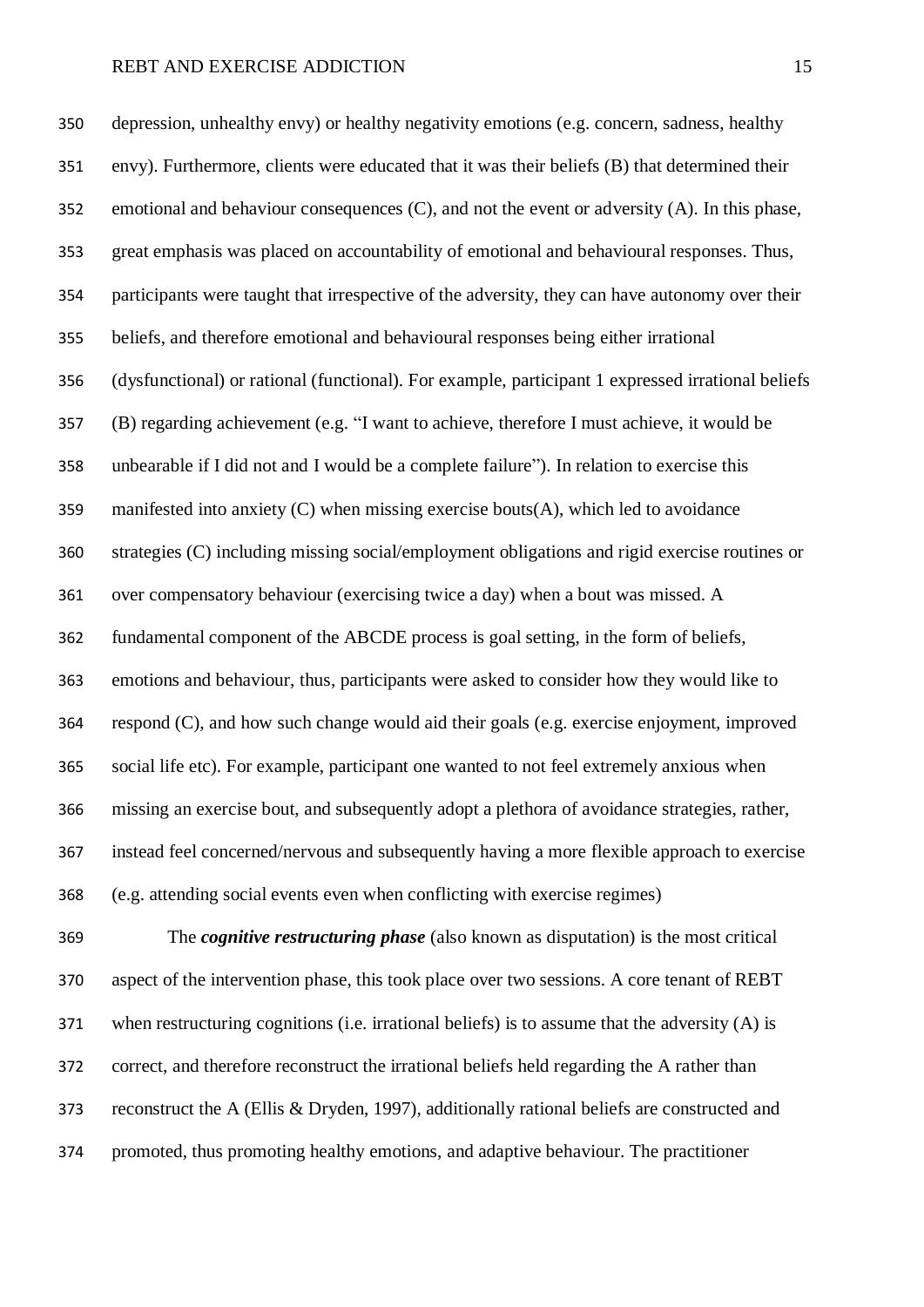followed a directive formulaic approach to reconstruct participant irrational beliefs, this process entailed three strategies based upon evidence (where is the evidence?), logic (does it

make sense?), and pragmatics (is it helpful?) (DiGiuseppe, 1991).

 The *reinforcement phase* entails rehearsal of new strategies and beliefs (i.e. rational beliefs). This occurred throughout the intervention and specifically in the latter stages. First, this is achieved through setting homework assignments to support self-awareness, self- reflection, and affirmations of its principles (Ellis & Dryden, 1997) Moreover, participants were educated an array of methods including cognitive, emotional, and behavioural methods to reinforce and internalize their rational philosophy. Cognitive assignments involved working through ABCDE self-help worksheets, reconstructing workbooks and creating rational self-statements. Emotive assignments included rational emotive imagery (REI Dryden, 1997), in which the client utilised imagery techniques to identify emotions and reconstruct cognitions to practice before real life application. Finally, behavioural assignments include testing rational philosophies in challenging situations. For example, participants were asked to go the gym however to not exercise and to simply stand by. This allowed participants to test their rational philosophies in the face of adversity (e.g. "I want to exercise, however that does not mean that I must". Additionally, REBT encourages individuals to abandon self-rating and self-esteem, and instead invest in Unconditional self- acceptance (USA; Chamberlain & Haaga, 2001). Extant literature postulates the importance of USA in exercise addiction, thus, sessions emphasised to role of USA to support a rational philosophy. First, this was achieved by outlining the difference between self-esteem and USA. Second, by utilising Dryden's (2009) Realistic USA Credo, to develop a tailored credo in which the practitioner and participant worked in collaboration, this supported the comprehension, and investment of the construct. Finally, the final session included a review of the content to test the clients understanding of REBT. Here the practitioner used the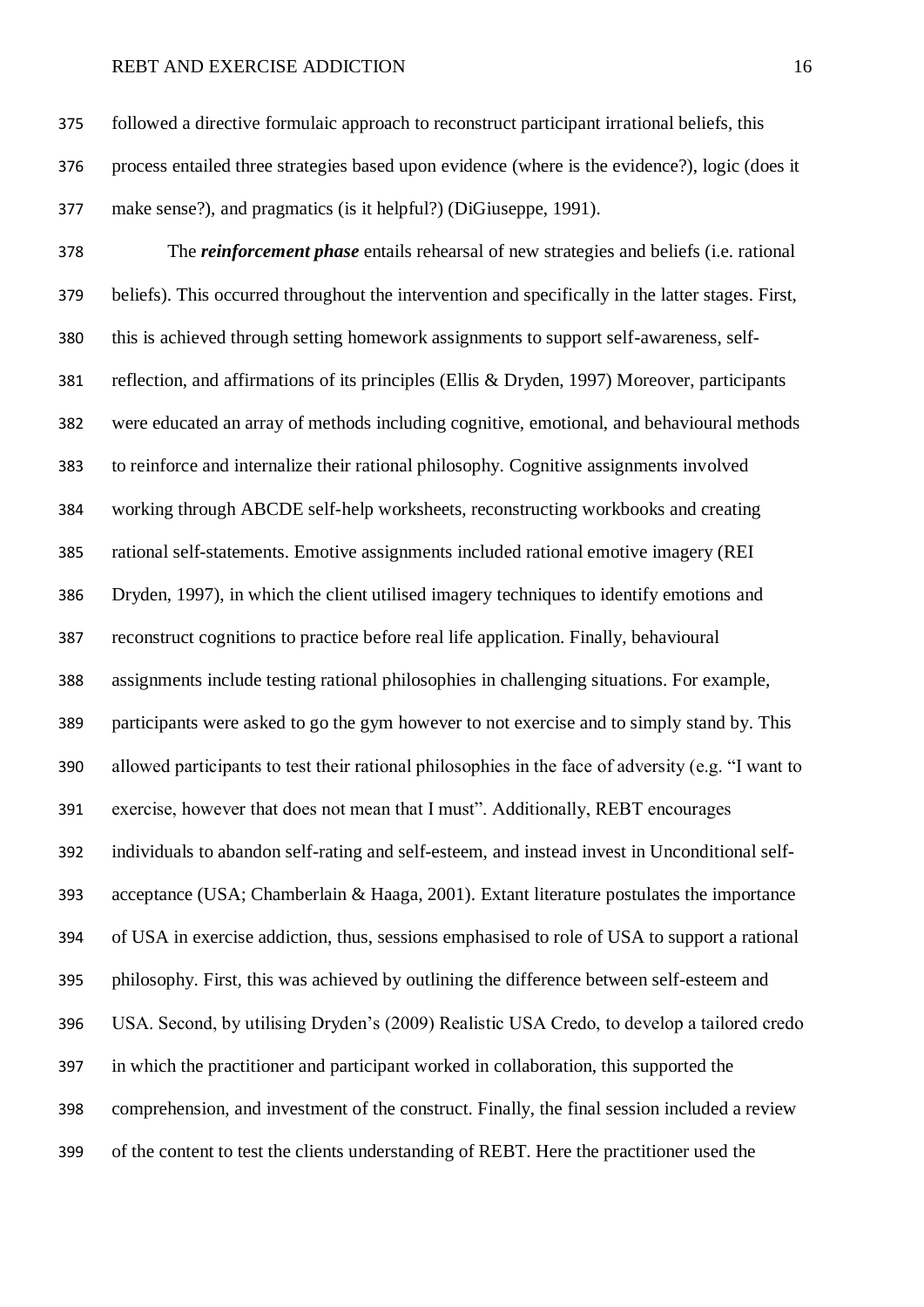method "rational reverse role-play" (RRR; Kassinove & DiGiuseppe, 1975), in which the

practitioner became the participant and role-played an exerciser with irrational beliefs, while

the participants identified, reconstructed and reinforced new effective rational beliefs.

# **Results**

#### **Data analysis**

 Visual analysis of the data was conducted to ascertain whether the REBT intervention brought about any meaningful changes upon the dependent variables (Bloom, Fischer & Orme 2009). The graphical display has adopted a single data point format to allow the data level between and within intervention phases to reveal intervention effectiveness (Franklin, Alison, & Gorman, 1996). Through graphical interpretation it is possible to determine whether a meaningful change in the data has occurred. Hrycaiko and Martin (1996) proposed that this can be achieved by (a) the immediacy of effect at intervention phase (b) the number of overlapping data points between the pre-intervention, intervention, and follow-up phases, and (c) the magnitude of the effect following the intervention. Visual analysis of low- frustration tolerance, composite irrational beliefs, and USA occurred for each participant using graphs and descriptive statistics. Low-frustration tolerance has been specifically examined due to its consideration as being fundamental in the development and maintenance of exercise dependence. Cohens *d* (1988) was generated, to allow indication of the effect size in changes between pre-intervention, intervention, and follow-up phase mean levels (Table 1).

 To further determine intervention effects, statistical analysis was performed to accompany visual analysis (Barker & Jones, 2008; Wolfe et al, 1982). Following relevant guidelines (Ottenbacher, 1986), the data were assessed for serial dependency via autocorrelation analysis to ensure that the data qualified for parametric tests. Participant's dependent variables (irrational beliefs, exercise addiction, unconditional self-acceptance) were analysed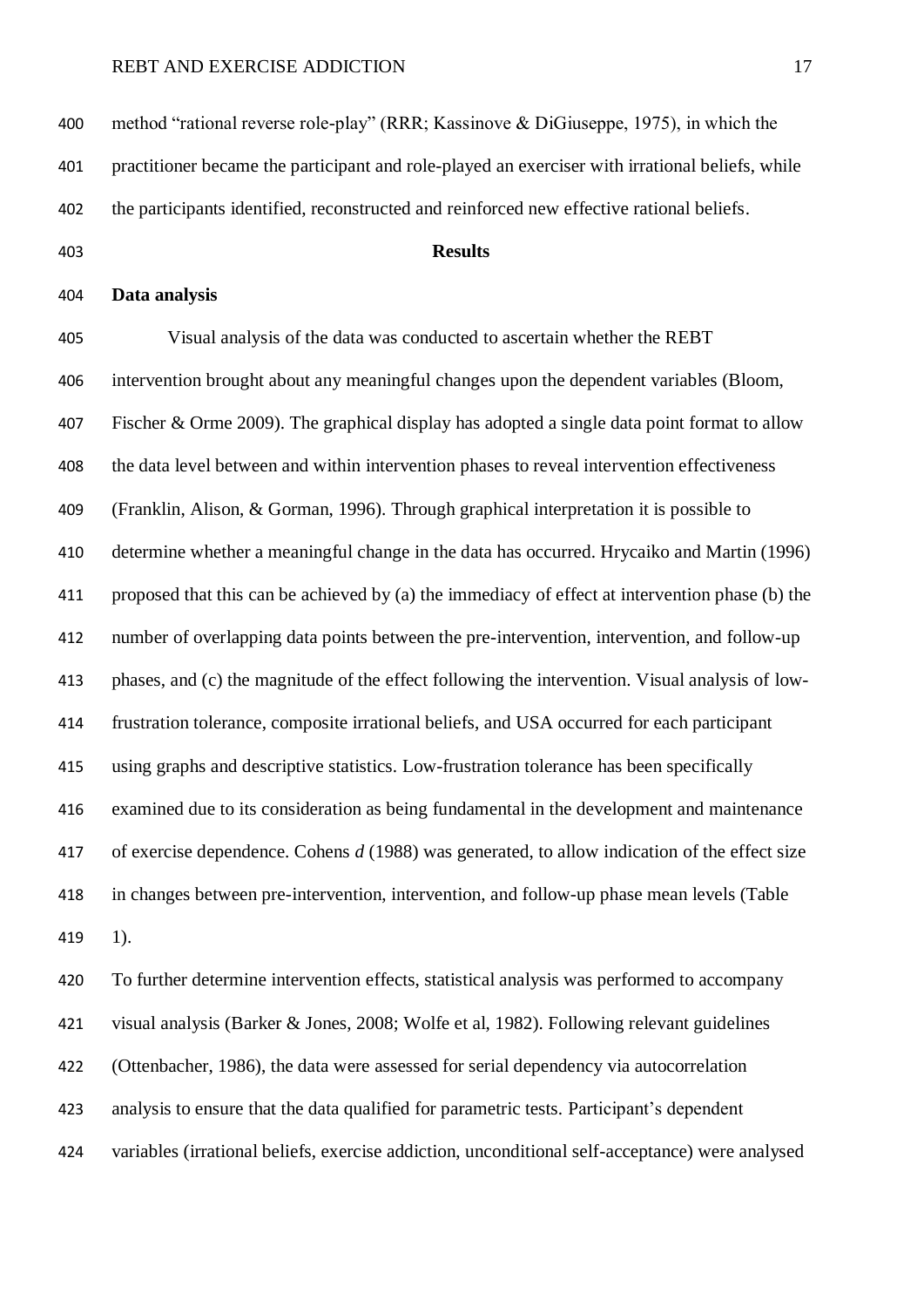| 425 | for serial dependency, apart from participants 3's exercise addiction scores, as there were too          |
|-----|----------------------------------------------------------------------------------------------------------|
| 426 | few data points (< 10 data points; Ottenbacher, 1986). Autocorrelation analyses revealed                 |
| 427 | significant autocorrelation in iPBI scores for participant 1 and 2, however not in participant 3         |
| 428 | $(P1, r = 0.93; P2, r = 0.86, P3, r = 0.66)$ , with all other data yielding non-significant              |
| 429 | autocorrelation in exercise addiction (P1, $r = 0.58$ , P2, $r = 0.42$ ) and USA (P1, $r = 0.44$ ; P2, r |
| 430 | $= 0.50$ , P3, $r = 0.36$ ). The autocorrelated data were rendered suitable for statistical analysis     |
| 431 | utilising guidelines for first difference data transformation (Ottenbacher, 1986), producing             |
| 432 | non-autocorrelated data for participant 1's and 2's iPBI scores, thus permitting statistical             |
| 433 | analysis, with the retention of original scores for visual analysis. The dependent variables             |
| 434 | (irrational beliefs, USA, and exercise addiction) were examined for changes across                       |
| 435 | timepoints using independent-samples <i>t</i> -tests. For irrational beliefs and USA, for each           |
| 436 | participant two <i>t</i> -tests were performed (pre-intervention to intervention, and intervention- to   |
| 437 | follow-up). For exercise addiction, for each participant only one $t$ -test was performed (pre-          |
| 438 | intervention to intervention) because the follow-up phase included only one exercise                     |
| 439 | addiction data point. For statistical analyses, statistical alpha was set at $p < .005$ , after          |
| 440 | Bonferroni correction (9 tests) and for brevity, only statistically significant <i>t</i> -tests are      |
| 441 | reported, raw data can be found in Table 1.                                                              |

## **Low frustration tolerance**

 The mean levels indicated that for low frustration tolerance beliefs, each participant's scores decreased from pre-intervention to intervention phases (Figure 1). Participants reported this change immediately after the first REBT session, and there was one overlapping data point for participant 1 and 2, and no overlapping data points for participant 3. Furthermore, participant 1 showed a 19.87% decrease (*d* = 1.70), participant 2 showed a 32% 448 decrease  $(d = 3.03)$  and participant 3 showed a 32.33% decrease  $(d = 2.92)$ , from pre-intervention to intervention phases. Moreover, participant 1 showed a 38.99% decrease (*d* =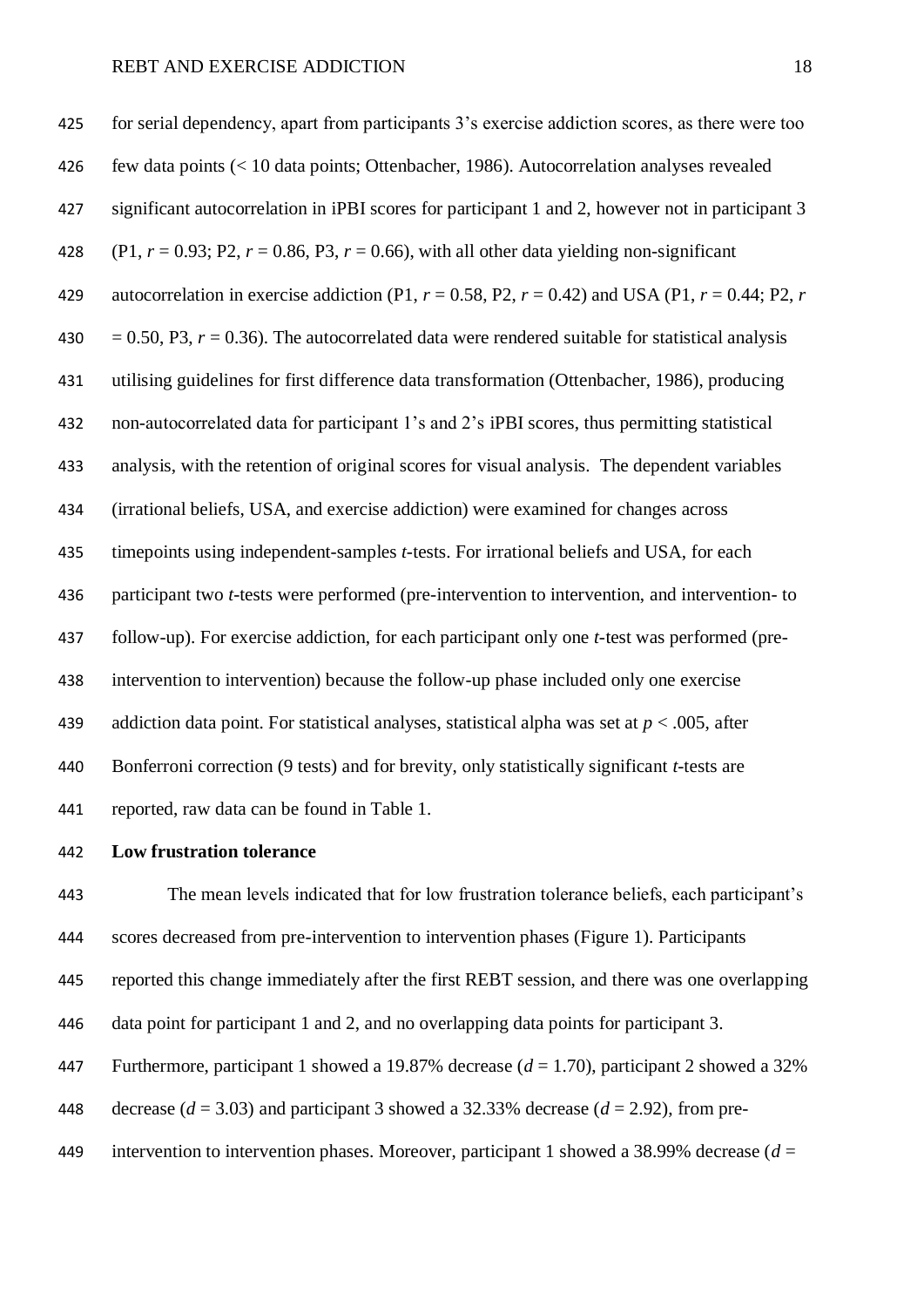450 2.52), participant 2 a 17.65% decrease (*d* = 1.19) and participant 3 a 23.72% decrease (*d* =

451 1.65), from intervention to follow-up ( $M = 13.54$ ;  $SD = 2.10$ ) intervention phases.

452 Statistical analyses revealed that participant 3, *t*(15) = 5.05, *p* = .001, reported a 453 significant reduction in low-frustration tolerance from pre- intervention to intervention 454 phases.

## 455 **Composite irrational beliefs**

456 The mean levels indicated that for composite data, each participant's scores decreased

457 from pre-intervention to intervention phases. Participants experienced this change

458 immediately after the first REBT session, additionally there were no overlapping data points

459 for all three participants. Moreover, participant 1 showed a  $21.00\%$  decrease ( $d = 1.80$ ),

460 participant 2 showed a 26.93% decrease  $(d = 4.15)$  and participant 3 showed a 26.84%

461 decrease  $(d = 2.73)$ , from pre-intervention to intervention phases. Participant 1 showed a

462 41.12% decrease  $(d = 2.75)$ , participant 2 a 7.10% decrease  $(d = .82)$ , and participant 3 a

463 14.36% decrease ( $d = 1.28$ ), from intervention to follow-up ( $M = 10.08$ ;  $SD = 1.37$ ) phases.

464 Statistical analyses revealed that participant 3,  $t(15) = 4.79$ ,  $p = .001$ , showed a

465 significant reduction in composite scores from pre-intervention to intervention phases.

## 466 **Exercise addiction**

467 Mean levels indicated that for exercise addiction, participants' scores decreased from

468 pre-intervention to intervention phases. Moreover, participant 1 showed a 23.28% decrease (*d* 

- 469  $= 1.40$ ), participant 2 showed a 13.11% decrease ( $d = 1.78$ ) and participant 3 showed a 2.51%
- 470 decrease  $(d = 1.25)$ , from pre-intervention to intervention phases. Moreover, participant 1

471 showed a 55.00% decrease (*d* = 2.54), participant 2 a 3.16% decrease (*d* = .49) and

472 participant 3 a 2.84% decrease ( $d = 1.94$ ), from intervention to follow up ( $M = 2.84$ ;  $SD =$ 

473 .88) phases.

## 474 **Unconditional self-acceptance**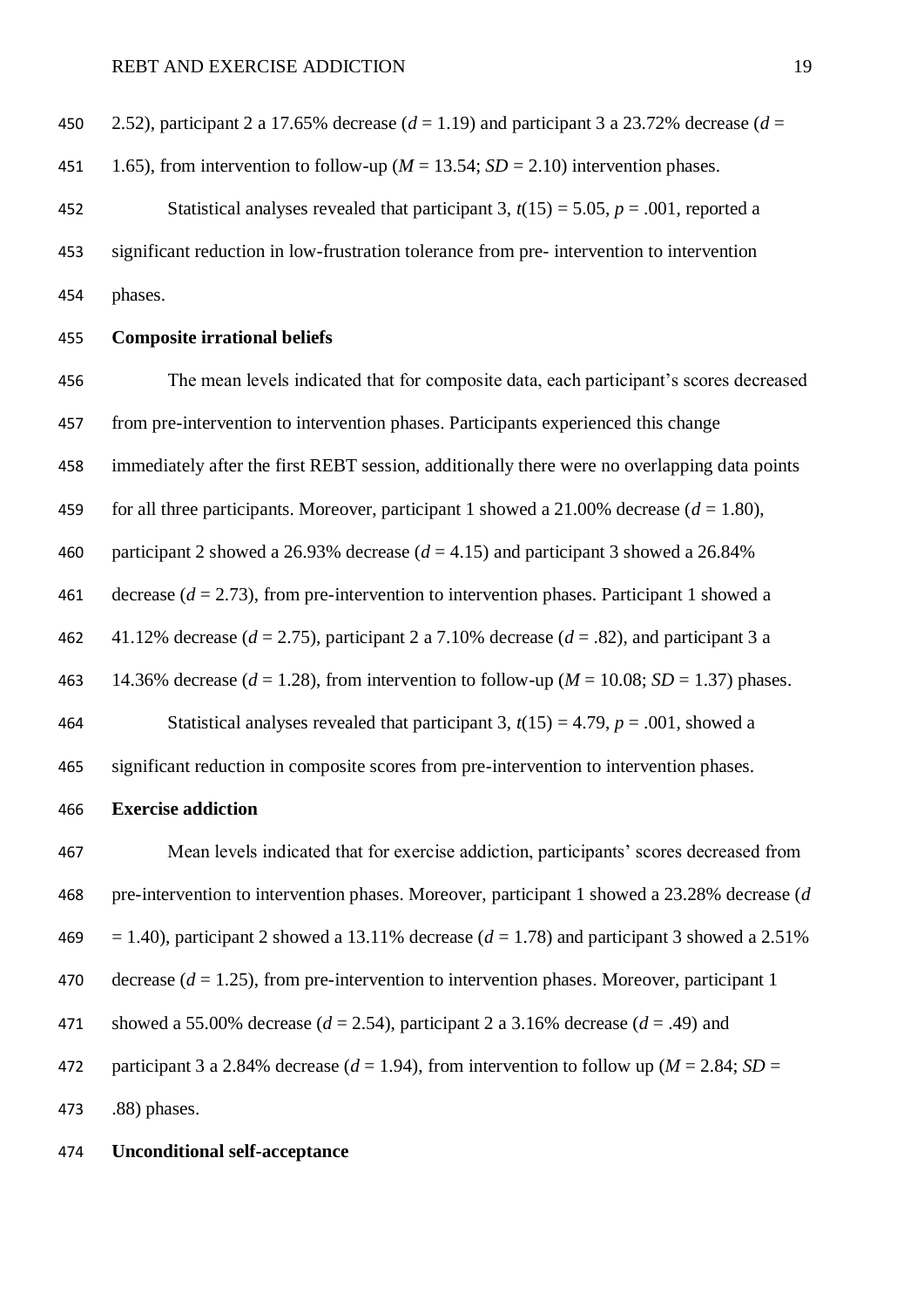The mean levels indicated that for unconditional self-acceptance, each participant's scores increased from pre-intervention to intervention phases (Figure 3). Participants experienced this change immediately after the first REBT session, each participant experienced overlapping data points, participant 1 and 3 both experienced one overlap with participant 2 experiencing six overlapping data points. Participant 1 showed a 10.78% 480 increase ( $d = -1.51$ ), participant 2 showed a 4.14% increase ( $d = -0.92$ ), and participant 3 481 showed a 3.29% increase  $(d = -.76)$ , from pre-intervention to intervention phases. In addition, the data illustrates that scores were upheld and slightly increased for USA from intervention to follow-up phase, for example participant 1 displayed a 5.9% increase, participant 2 a 4.25% increase and participant 3 a 2.8% increase, from intervention to follow-up phases. Statistical analyses revealed that participant 1, *t*(16) = -3.38, *p* = .001, showed a significant reduction in composite scores from pre-intervention to intervention phases.

 In summary, visual and statistical analysis of the target variables indicated that REBT brought about meaningful reductions in low-frustration tolerance, composite irrational beliefs, and exercise addiction in all participants, changes from pre-intervention to intervention phases were particularly strong in all participants. In addition, all participants reported increased USA. Changes occurred from the introduction of REBT and therefore all changes that occurred can be attributable to the REBT sessions. Moreover, withdrawal (i.e. follow up phase) of the intervention resulted in further reductions in irrational beliefs, exercise addiction, and further increased in USA. Considering visual analysis guidelines (Hrycaiko & Martin, 1996), meaningful changes reductions were shown in low-frustration tolerance, composite irrational beliefs, and meaningful increases were shown in USA. Specifically, for low-frustration tolerance, composite irrational beliefs, and USA, immediate effects occurred (within two data points) after REBT implementation, there were few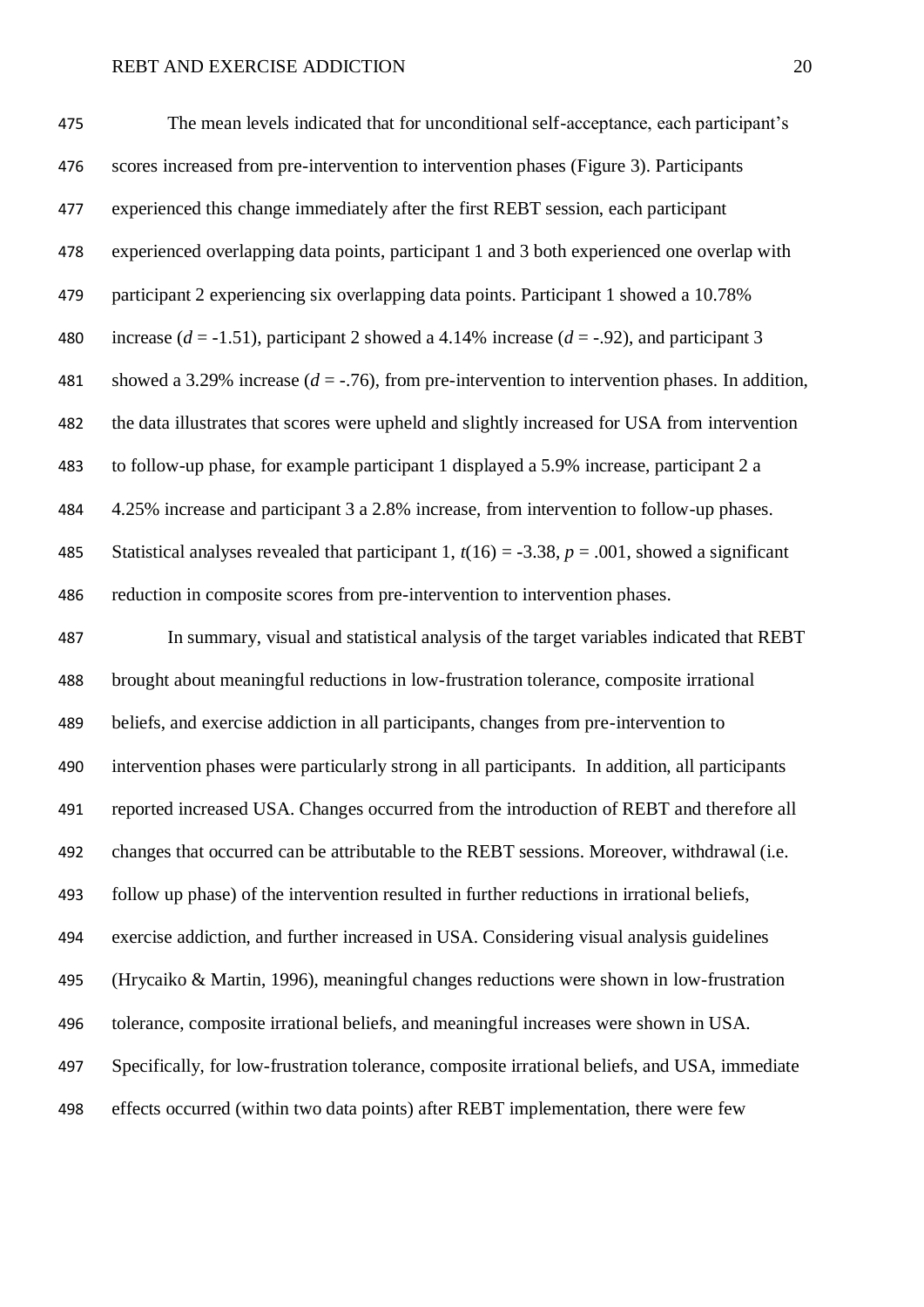overlapping data points between pre-intervention to intervention phases, and the target variables displayed a great magnitude of effect.

#### S**ocial validation data**

 Social validation data indicate that exercisers thought that the REBT intervention was significant to their social goals. Exercise played a fundamental role within their lives, thus possessing healthier, functional, and adaptive behaviours and emotions towards exercise was congruent with their own goals. Greater self-awareness of irrational beliefs (B) and subsequently the cognitive restructuring of such beliefs (D), followed by the promotion of rational beliefs (E) lead to such goals. For example, participant one commented that before the REBT intervention "I used to feel anxious or angry if I did not go to the gym, since the sessions now I feel more relaxed as I know that I do not need to come to the gym", whilst participant 3 stated "It helped me identify the difference between rational and irrational and the consequences for each one and therefore I was able to promote the more rational side". Exercisers greater awareness lead to reductions of irrational beliefs and promotion of rational beliefs, which consequently resulted in healthier exercise behaviours, this was supported through their responses in the iPBI, USAQ, and EDS. Furthermore, regarding the importance of these effects, social validation data suggested that exercisers deemed the REBT intervention important.

 REBT provides emotional and behavioural control through progression of the ABCDE framework. This framework guides the client to a rational philosophy, which is embodied by greater quality of life through greater relations and fulfilment of goals. For example, participant one commented, "It helped me with my relationships, like with my girlfriend", whilst participant three stated "I didn't think it would help this much, when I'm at work I no longer feel the need to be aggressive". This again corroborated the responses from the iPBI and USAQ. Finally, in regard to appropriateness of the procedures, social validation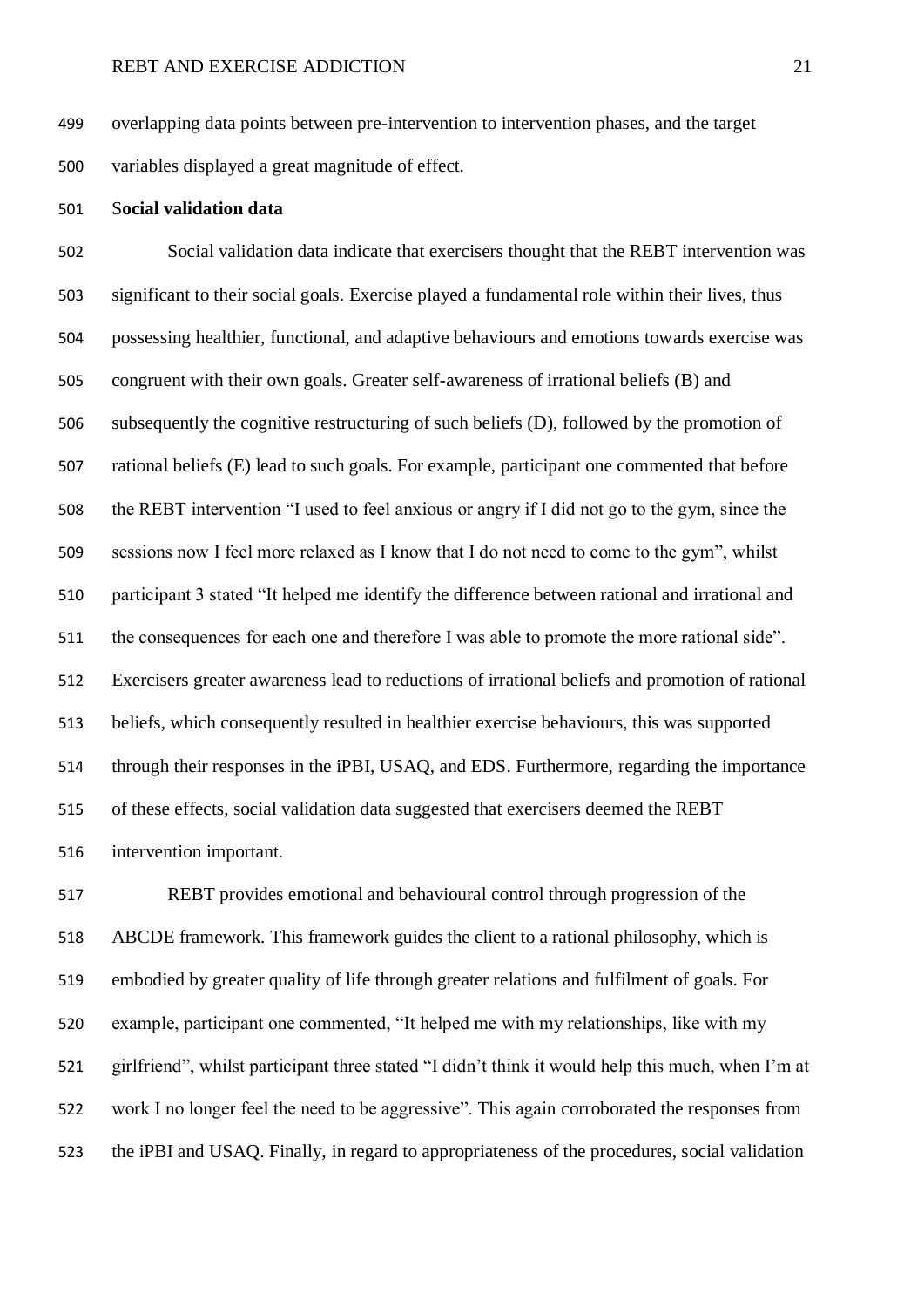data suggested that exercisers deemed the REBT intervention as appropriate. REBT stresses the importance of developing a therapeutic alliance and progression through the ABCDE framework. Exercisers expressed how the practitioner's conduct aided the delivery of REBT and that the ABCDE framework was sufficient in reaching their therapeutic goals. For example, participant three commented "I felt that he cared and wanted us to be better and that he didn't need us to be, but he wanted us to be", whilst participant two stated "For me it was perfect, so I wouldn't change a thing" and another "It gave you enough to go through it properly, I wouldn't change it at all".

 In summary, social validation data suggested the REBT intervention brought about intentional changes to reduce irrational beliefs and increase rational beliefs, and this in turn promoted healthier exercise behaviour (i.e., reduction in exercise addiction symptom). Social validation indicated that REBT enhanced emotional and behavioural control that transferred outside of the exercise domain into general life. Specifically, exercisers perceived REBT to be socially important and helpful within their life and relationships with others. Finally, social validation data suggested that exercisers deemed REBT as appropriate, specifically the authors conduct and progression through the ABCDE framework.

#### **Discussion**

 The principal aim of this study was to explore the effects of an REBT intervention on reducing irrational beliefs, exercise addiction, and increasing unconditional self-acceptance in a sample of male exercisers. This is the first study to explore the postulates of the role of irrational and rational beliefs upon exercise addiction (Ellis, 1994; Hall et al., 2009), however, more importantly to identity potential framework for its treatment. As such, it was hypothesised that an REBT intervention would decrease irrational beliefs and exercise addiction and increase unconditional self-acceptance.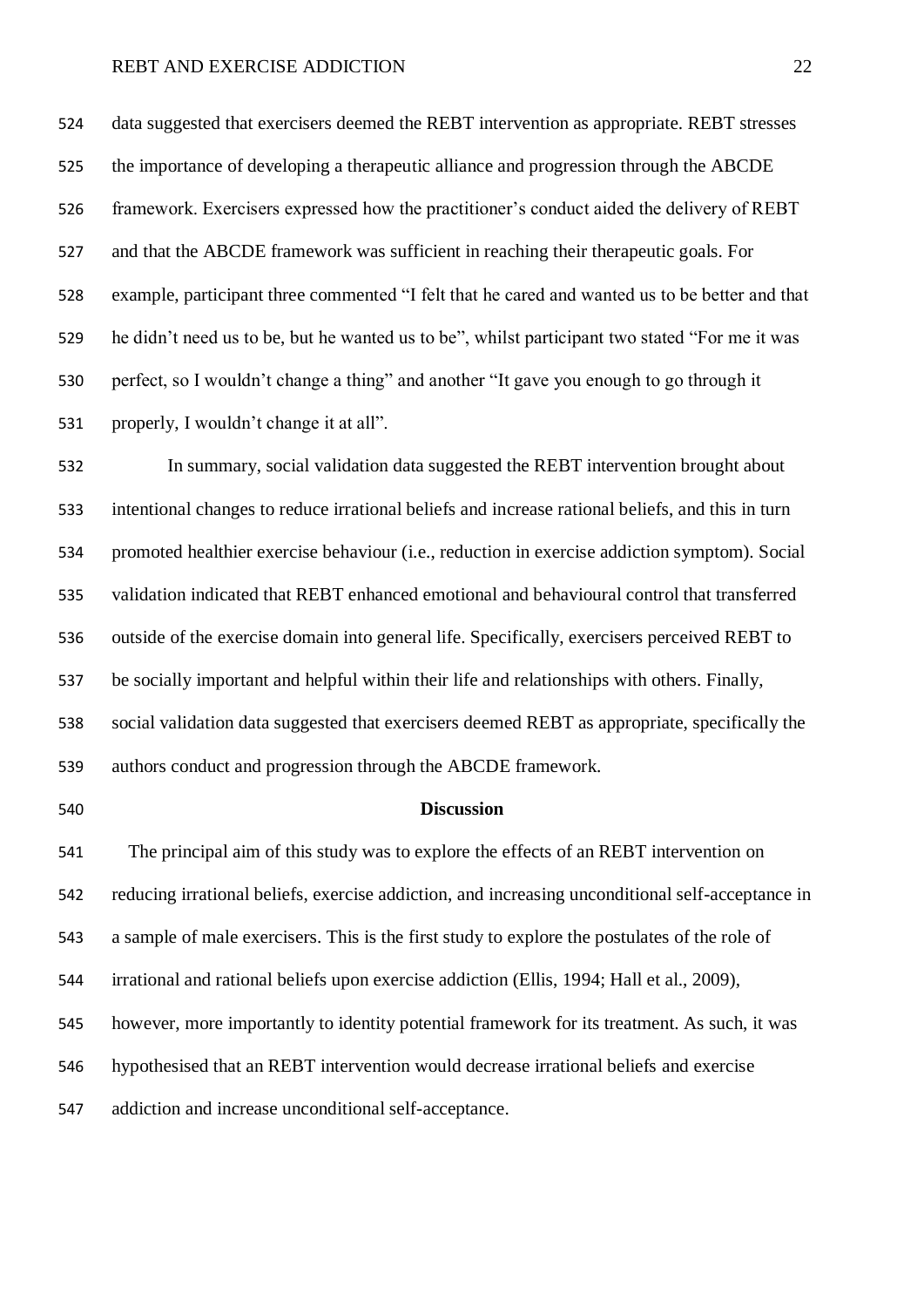The results from the visual and statistical analysis of the data indicate that REBT was effective in reducing irrational beliefs, exercise addiction and increasing unconditional self- acceptance from pre-intervention to intervention phases. These changes continued from intervention to follow-up phases, illustrating that REBT had a lasting effect on irrational beliefs, exercise addiction and unconditional self-acceptance at 4 weeks, follow up phase. The results were corroborated by social validation data indicating that all participants reconstruction in their exercise beliefs, consequently, changed their behaviour towards exercise.

 Low frustration tolerance beliefs were postulated an important antecedent in behavioural addictions (Ellis, 1988, 2002; Ko et al. 2008). This study supported such notions highlighting the reduction of low frustration tolerance (and other beliefs) indeed brought about changes in exercise addiction symptomology. There are a variety of mechanism by which low-frustration tolerance beliefs may contribute to the development and maintenance of exercise addiction. Ellis (1994) conceived that the compulsive nature of exercise derives from the endorsement of beliefs such as "I want to go the gym, therefore I need to go the gym, if I were to not I could not stand it", therefore an exerciser endorsing such beliefs when missing an exercise bout may appraise such situations as unbearable. Indeed, considering the aforementioned literature on the role of emotion generation of irrational beliefs, exercisers holding such appraisals may engage in safety or avoidance behaviours (excessive repetitive behaviour) which manifest as exercise addiction. For example, the injured exerciser may continue to exercise regardless of medial contradiction, as they believe they may not have relevant resources to cope with stressors other than exercise (Dryden, 2008). Therefore, feelings of anxiety, guilt may arise when the individual is forced to miss the gym. Thus, by cognitive reconstruction of an exercisers beliefs (i.e., low-frustration tolerance) to rational beliefs (i.e. high-frustration tolerance), consequently, leading to more functional appraisals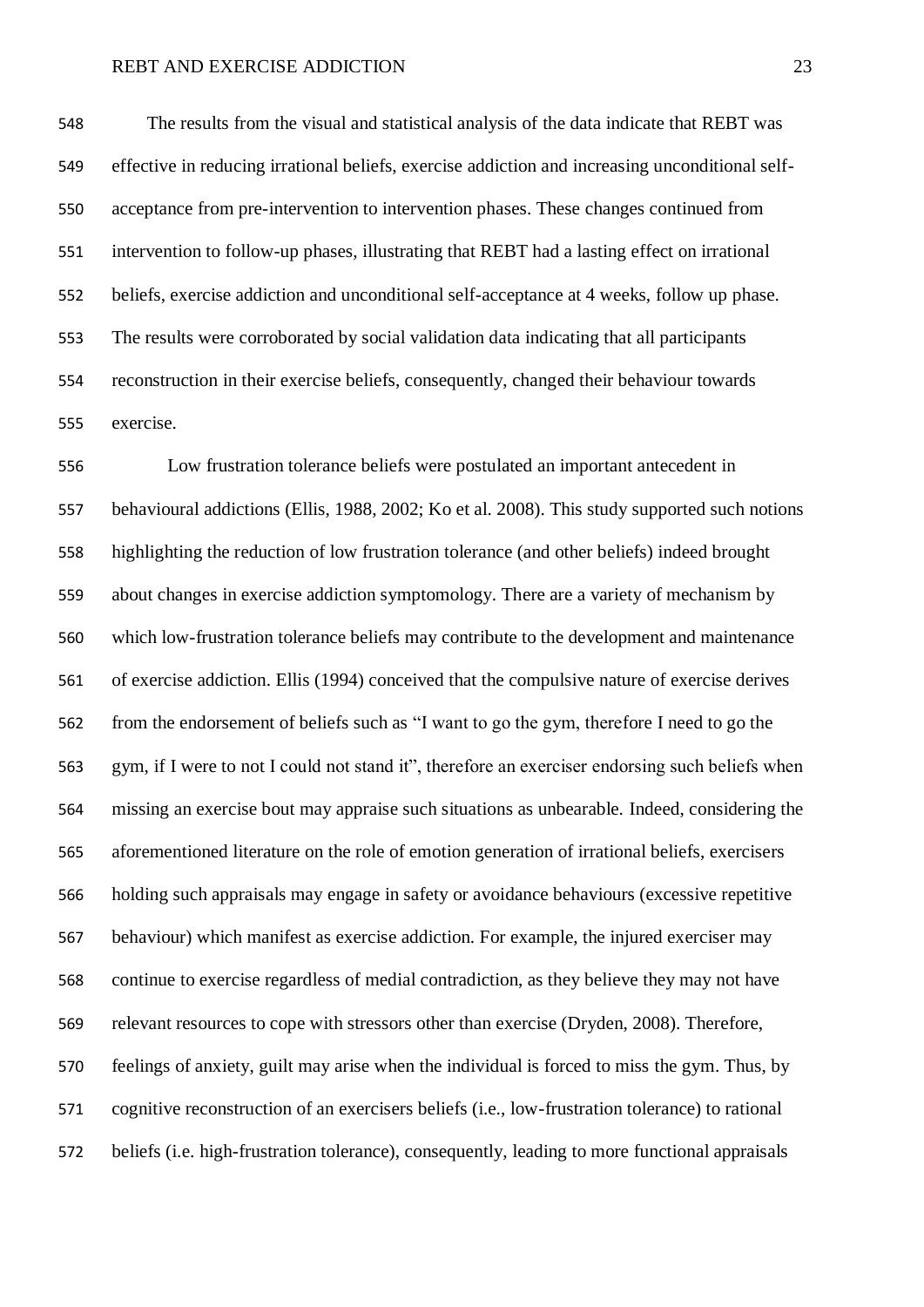(e.g. I want to go the gym, however, that does not mean I must, thus, I can stand it if I do not), subsequently, this will generate adaptive emotions (i.e.,, concern, remorse), and in turn lead the accompanying adaptive behaviour (i.e. healthy exercise commitment). Another important tenet of exercise addiction is the role of unconditional self- acceptance, implicated as a mediator in exercise addiction (Hall et al., 2009). The data reported increases in unconditional acceptance in all participants, with participant one experiencing significant increase. Therefore, the notions postulated by Hall et al. (2009) have been corroborated by this study highlighting the role of rational belief in exercise addiction. More precisely, the underlying notion of unconditional self-acceptance holds that individual's unconditional accept themselves despite unfavourable behaviours (e.g. missing exercise; Ellis, 1997). Therefore, exercisers endorsing depreciation beliefs such as "not exercising would make me a failure, loser, terrible person", may engage in addictive exercise behaviours (e.g. continuance, tolerance, time) and when missing an exercise bout may suffer withdrawal symptoms (anxiety, irritability, agitation, insomnia), contrarily, an exerciser endorsing unconditional self-acceptance beliefs such as " missing an exercise bout would not make me a failure, nor determine my worth" are likely to engage in more adaptive behaviours (e.g. appropriate injury recovery, social engagement, non-compensatory exercise). The role of Unconditional self-acceptance is an important one, as it highlights the role of appraising one's worth in relation to important facets in one's life (i.e. exercise).

*Limitations* 

 The current study has some limitations that if addressed could strengthen the findings. First, this study lacked an objective measure of functional and dysfunctional emotions and behaviours. This omission occurred because although the notion of UNEs and HNEs is a central element of REBT (Dryden, 2009), no accurate measure has emerged in literature. The authors decided against using a unitary measure of emotions (e.g., anxiety, anger, depression)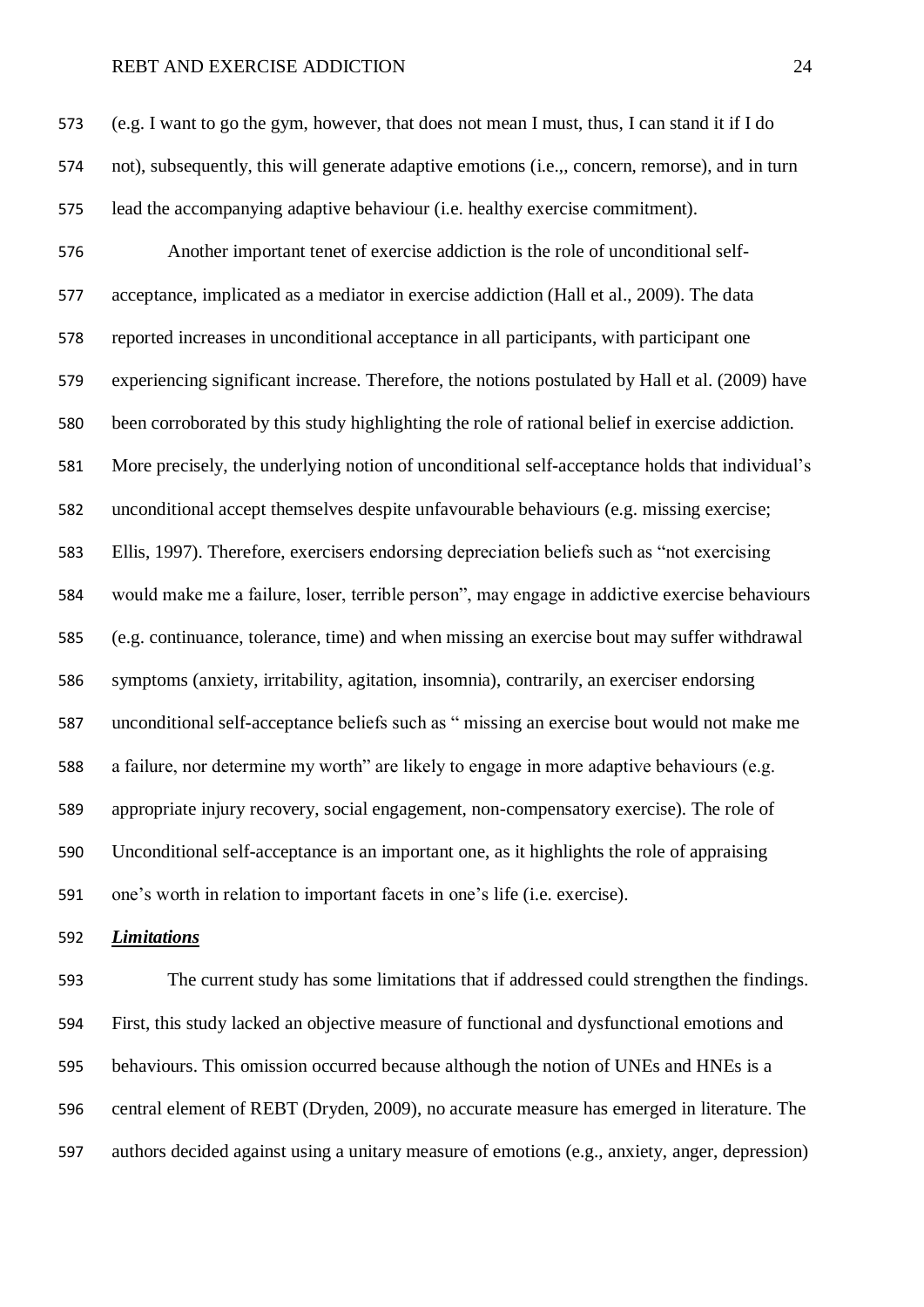due to the significant time already being spent by participants on completing questionnaire, and because the unitary measurement of emotions is not in keeping with REBT theory. As a result, it is not possible to accurately infer emotional changes in the current study. In addition, Hausenblas, Gauvin, Symons-Downs and Duley (2008) have suggested that positive and negative mood states may be independently influenced by exercise abstinence. Future research should be invested in developing an accurate measure of UNEs and HNEs for use in applied research. Moreover, whilst the present study brought some insight into the role of irrational beliefs (chiefly low-frustration tolerance), one cannot infer that a reduction in low frustration tolerance results in an increase in high-frustration tolerance, because irrational and rational beliefs are relatively orthogonal (Ellis, David, & Lynn, 2010); low irrational beliefs does not equate to high rational beliefs. At present, there is no contrasting rational version to the iPBI and there are very few rational beliefs questionnaires. Therefore, to enhance the rigorous investigation of the influence of cognitive reconstruction from irrational to rational beliefs, a rational performance beliefs inventory (measuring high frustration tolerance, anti- awfulizing, preferences, and acceptance) is warranted. Furthermore, objective measures of exercise behaviour were not measured. Hausenblas and Symons-Downs (2002b) pointed out, exercise behaviour is not a strong predictor of exercise addiction and given that there is no objective amount of exercise that is considered detrimental or harmful, inferences made would be fruitless. To be clear, the current study aimed to reduce exercise addiction symptomology, rather than deter exercise behaviour. Second, a caveat when intervening with exercise addiction is the role of cognitive biases. In this study, the researcher was not blind to research parameters and therefore the halo effect may have taken place, however to circumvent this bias, the researcher followed the ABCDE framework, and adhered to a systematic approach to the intervention delivery, with general beliefs being the main foci of the discussion, rather than exercise beliefs per se. Indeed, the Hawthorne effect too could be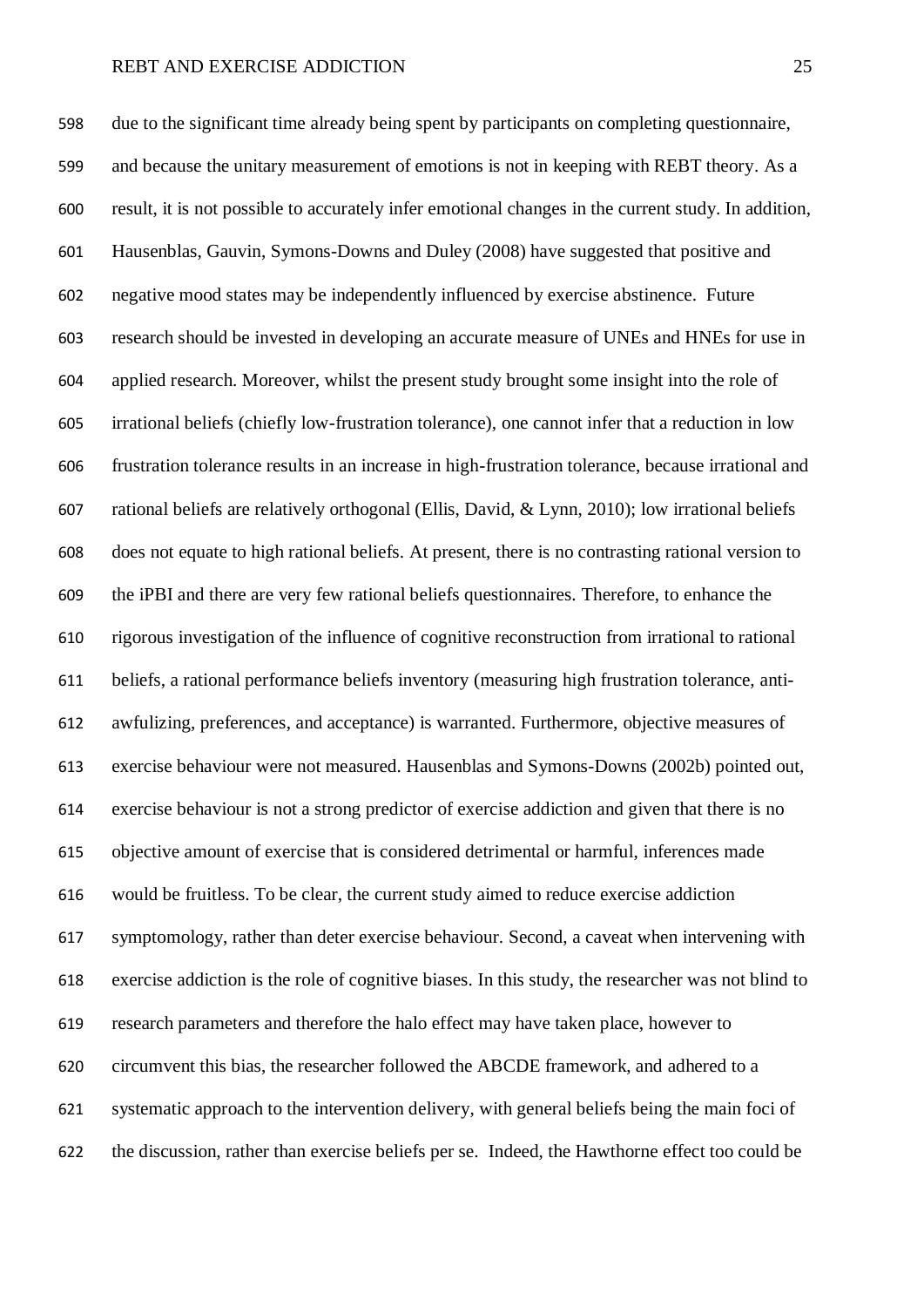influential, as participants may have deduced the natures of this study, however as stated before this study did not deter exercise behaviour and looked at beliefs in array of life spectrums (academia, relationships, exercise and occupational). Nevertheless, researchers should take caution to such biases when developing interventions and exploring potential underlying mechanisms.

 Finally, although the design of the current study is line with single-case research guidelines, data from only three participants is considered who are demographically homogenous (males aged between 20 and 23). Therefore, the results of the current study are difficult to generalise to other populations. Although the effectiveness of REBT has been demonstrated a wide variety of populations (e.g., Turner, 2016), the same study with female exercisers may yield different results, given that primary exercise addiction is more prevalent in males (Costa et al., 2013). Therefore, researchers should conduct larger-scale cross- sectional studies examining the role of irrational and rational beliefs in exercise addiction across a wider range of samples and could also repeat the methods in the current study, but with different populations.

## *Conclusion*

 To conclude, as far as the authors are aware the present study is the first to report an intervention to reduce the symptoms of exercise addiction, and the first to examine the effects of REBT on irrational beliefs in exercisers. The current study contributes to the growing literature in exercise addiction and adds to the body of literature concerning the use of REBT in sport and exercise settings (Turner & Bennett, 2018). The findings of this study suggest that irrational and rational beliefs may play an important role in exercise addiction (e.g. Ellis, 1994; Hall et al., 2009) and supports recommendations for the treatment of exercise addiction using cognitive behavioural therapy (Weinstein & Weinstein, 2014). This study has highlighted the role of beliefs in the maintenance of exercise addiction and provides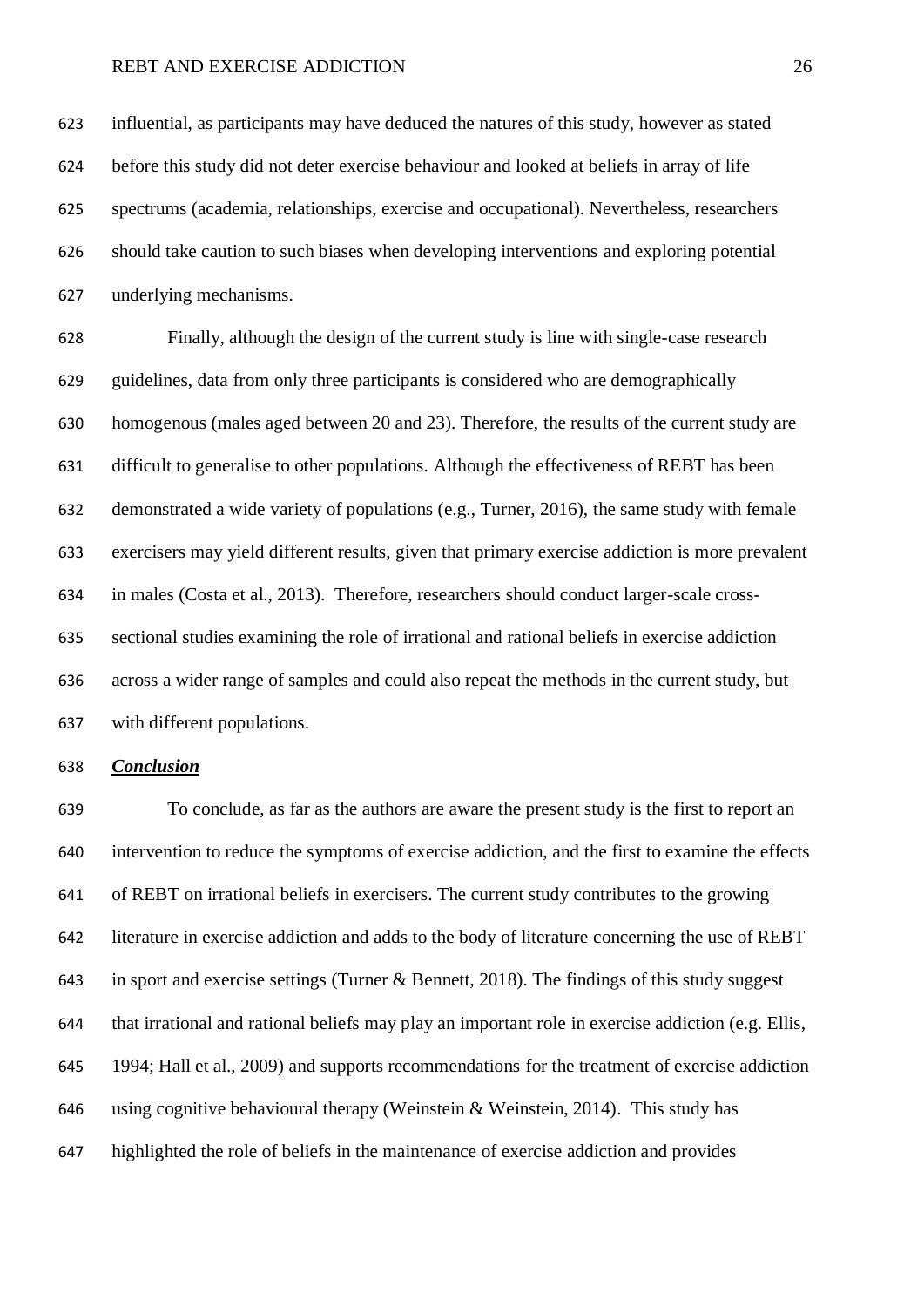| 648 | practitioners and researchers with a framework to reduce irrational beliefs, increase rational |
|-----|------------------------------------------------------------------------------------------------|
| 649 | beliefs, and reduce exercise addiction symptomology. It is hoped that this research will serve |
| 650 | as a catalyst for further research into the deleterious effects of exercise addiction, the     |
| 651 | treatments for exercise addiction, and to assist exercisers in developing healthy beliefs      |
| 652 | regarding exercise.                                                                            |
| 653 | <b>References</b>                                                                              |
| 654 | American Psychiatric Association: Diagnostic and Statistical Manual of Mental Disorders,       |
| 655 | Fifth Edition, Text Revision. Washington, DC, American Psychiatric Association,                |
| 656 | 1994.                                                                                          |
| 657 | Bamber, D., Cockerill, I. M., & Carroll, D. (2000). The pathological status of exercise        |
| 658 | dependence. British Journal of Sports Medicine, 34, 125-132.                                   |
| 659 | doi.org/10.1136/bjsm.34.2.125                                                                  |
| 660 | Barker, J. B., & Jones, M. V. (2008). The effects of hypnosis on self-efficacy, affect, and    |
| 661 | sport performance: A case study from professional English soccer. Journal of Clinical          |
| 662 | Sport Psychology, 2, 127–147. doi.org/10.1123/jcsp.2.2.127                                     |
| 663 | Barker, J. B., McCarthy, P. J., Jones, M. V., & Moran, A. (2011). Single-Case Research         |
| 664 | Methods in Sport and Exercise Psychology. London: Routledge.                                   |
| 665 | doi.org/10.4324/9780203861882                                                                  |
| 666 | Bloom, M., Fischer, J., & Orme, J. G. (2009). Evaluating Practice: Guidelines for the          |
| 667 | Accountable Professional (6th Ed.). Boston: Allyn and Bacon.                                   |
| 668 | Bouchard, C., Shephard, R. J., & Stephens, T. (1994). Physical Activity, Fitness and Health:   |
| 669 | International Proceedings and Consensus Statement. Champaign, IL: Human                        |
| 670 | Kinetics. doi.org/10.5860/choice.32-0972                                                       |
| 671 | Çardak, M., Koc, M., & Çolak, T. S. (2009). The effect of a rational emotive behavior          |
| 672 | therapy (REBT) group counseling program on the internet addiction among university             |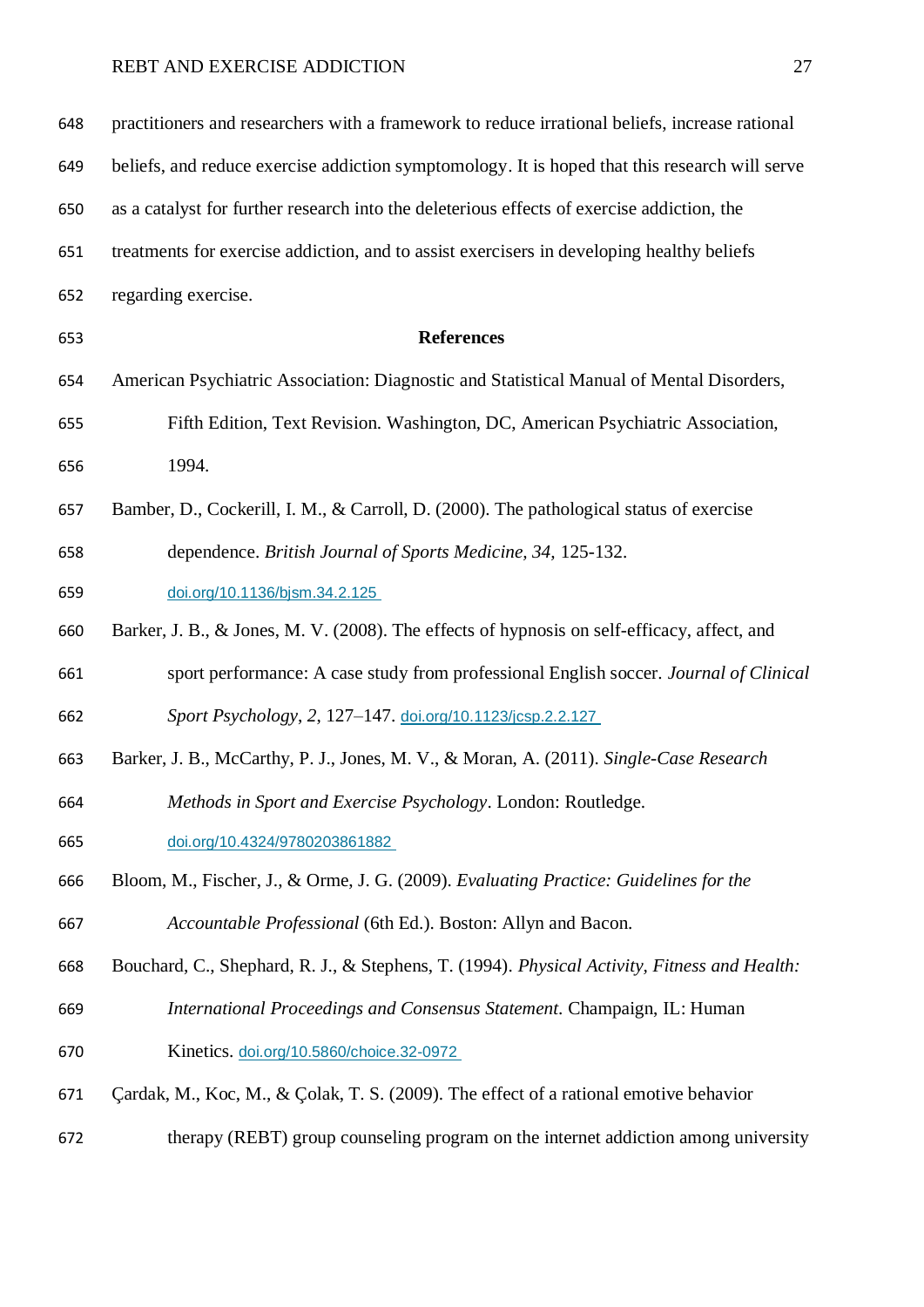- students. *International Conference on Foreign Language Teaching and Applied Linguistics*, *11*, 5-7.
- Coen, S. P. & Ogles, B. M. (1993). Psychological characteristics of the obligatory runner: A critical examination of the anorexia analogue hypothesis. Journal of Sport & Exercise Psychology, 15, 338–354. [doi.org/10.1123/jsep.15.3.338](https://doi.org/10.1123/jsep.15.3.338)
- 
- Cook, C. A. (1996). The psychological correlates of exercise dependence in aerobics
- instructors. Unpublished master's thesis, University of Alberta, Alberta, Canada. (cf.
- Hausenblas & Giacobbi, 2004).
- Costa, S., Cuzzocrea, F., Hausenblas, H., Larca, R., & Oliva, P. (2013). The role of age,
- gender, mood states and exercise frequency on exercise dependence. *Journal of Behavioral*
- *Addictions*, *2*, 216–223. [doi.org/10.1556/jba.2.2013.014](https://doi.org/10.1556/jba.2.2013.014)
- Cunningham, R., & Turner, M. J. (2016). Using rational emotive behavior therapy (REBT)
- with mixed martial arts (MMA) athletes to reduce irrational beliefs and increase
- unconditional self-acceptance. *Journal of Rational-Emotive and Cognitive-*
- *Behavioural Therapy. 34* (4), 289-309. [doi.org/10.1007/s10942-016-0240-4](https://doi.org/10.1007/s10942-016-0240-4)
- David, D., Szentagotai, A., Kallay, E., & Macavei, B. (2005). A synopsis of rational-emotive
- behavior therapy (REBT): Fundamental and applied research. *Journal of Rational-*
- *Emotive and Cognitive Behavior Therapy*, *23*, 175–221. [/doi.org/10.1007/s10942-005-](https://doi.org/10.1007/s10942-005-0011-0)
- [0011-0](https://doi.org/10.1007/s10942-005-0011-0)
- De Coverley Veale, D., M. (1987) Exercise Dependence. *British Journal of Addiction 82*,
- 735–740 [doi.org/10.1111/j.1360-0443.1987.tb01539.x](https://doi.org/10.1111/j.1360-0443.1987.tb01539.x)
- Dryden, W., & DiGiuseppe, R. (1990). *A Primer on Rational-Emotive Therapy*. Champaign, IL: Research Press.
- Dryden, W. (2009). *How to Think and Intervene like an REBT Therapist*. London: Routledge. [doi.org/10.4324/9780203877944](https://doi.org/10.4324/9780203877944)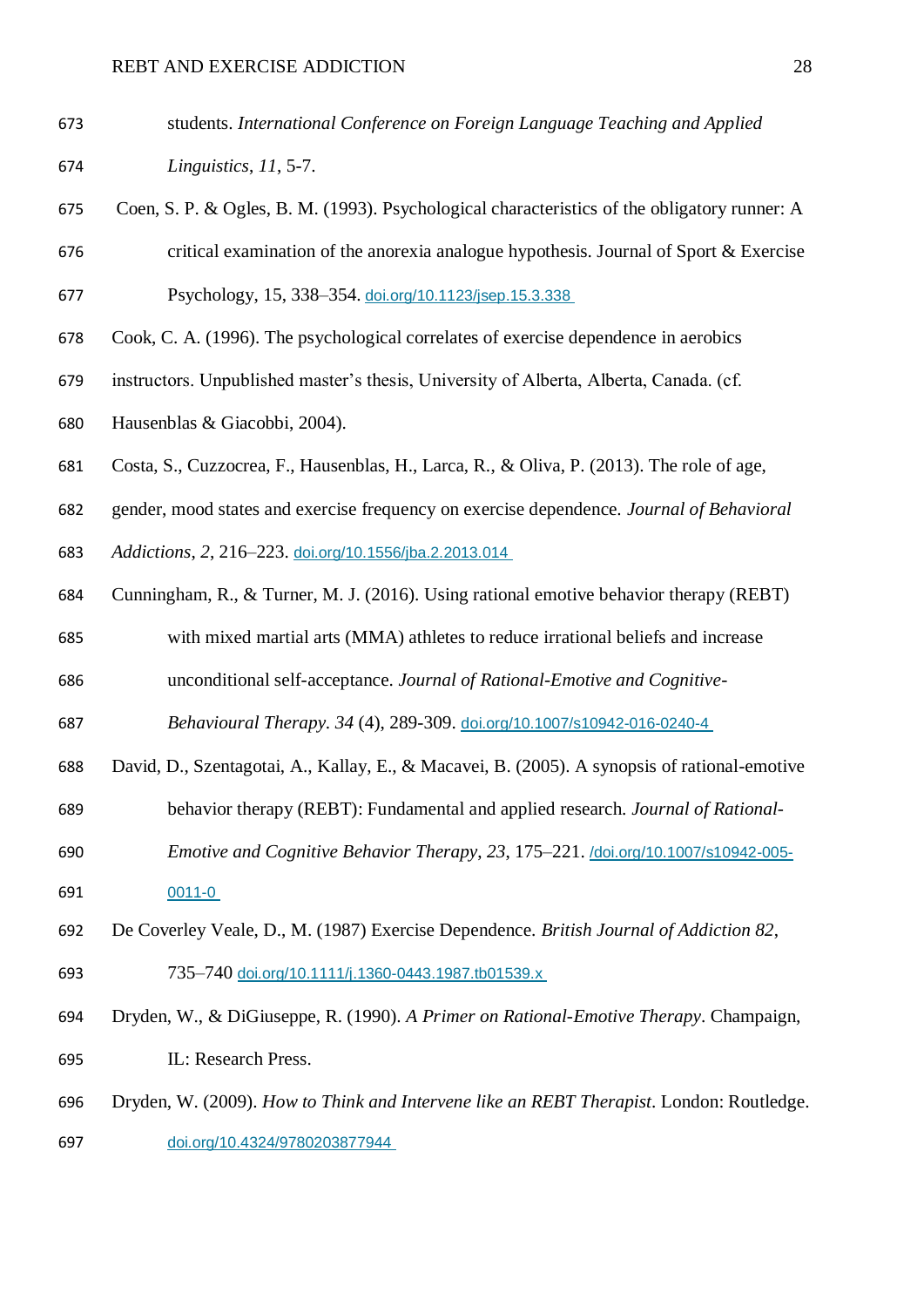- Dryden, W., & Branch, R. (2008). *The Fundamentals of Rational-Emotive Behavior Therapy*. West Sussex: Wiley.
- 
- Egorov, A. Y., & Szabo, A. (2013). The exercise paradox: An interactional model for a
- clearer conceptualization of exercise addiction. *Journal of Behavioral Addictions*,
- 2(4), 199–208. [doi.org/10.1556/jba.2.2013.4.2](https://doi.org/10.1556/jba.2.2013.4.2)
- Ellis, A. (1957). Rational psychotherapy and individual psychology. *Journal of Individual Psychology*, *13*, 38–44. [doi.org/10.1353/jip.2017.0023](https://doi.org/10.1353/jip.2017.0023)
- Ellis, A. (1994). The sport of avoiding sports and exercise: The rational emotive behavioural therapy perspective. *The Sports Psychologist, 8,* 248-261. [doi.org/10.1123/tsp.8.3.248](https://doi.org/10.1123/tsp.8.3.248)
- Ellis, A., & Dryden, W. (1997). *The Practice of Rational-Emotive Behavior Therapy*. New
- York: Springer Publishing Company.
- Ellis, A. (2002). *Overcoming Resistance. A Rational Emotive Behavioural Therapy Integrated Approach*. New York: Springer Publishing.
- Ellis, A., David, D., & Lynn, S. J. (2010). Rational and irrational beliefs: a historical and
- conceptual perspective (pp. 3–22), in *Rational and Irrational Beliefs: Research,*
- *Theory, and Clinical Practice*, D. David, S. J. Lynn, and A. Ellis (Eds.). New York,
- NY: Oxford University Press). [doi.org/10.1093/acprof:oso/9780195182231.003.0001](https://doi.org/10.1093/acprof:oso/9780195182231.003.0001)
- Franklin, R. D., Allison, D. B., & Gorman, B. S. (1996). *Design and Analysis of Single Case Research*. Mahwah, NJ: Lawrence Erlbaum. [doi.org/10.4324/9781315806402](https://doi.org/10.4324/9781315806402)
- Freimuth, M., Moniz, S., & Kim, S. R. (2011). Clarifying exercise addiction: differential
- diagnosis, co-occurring disorders, and phases of addiction. *International Journal of*
- *Environmental Research and Public Health, 8(10)*, 4069–4081
- [doi.org/10.3390/ijerph8104069](https://doi.org/10.3390/ijerph8104069)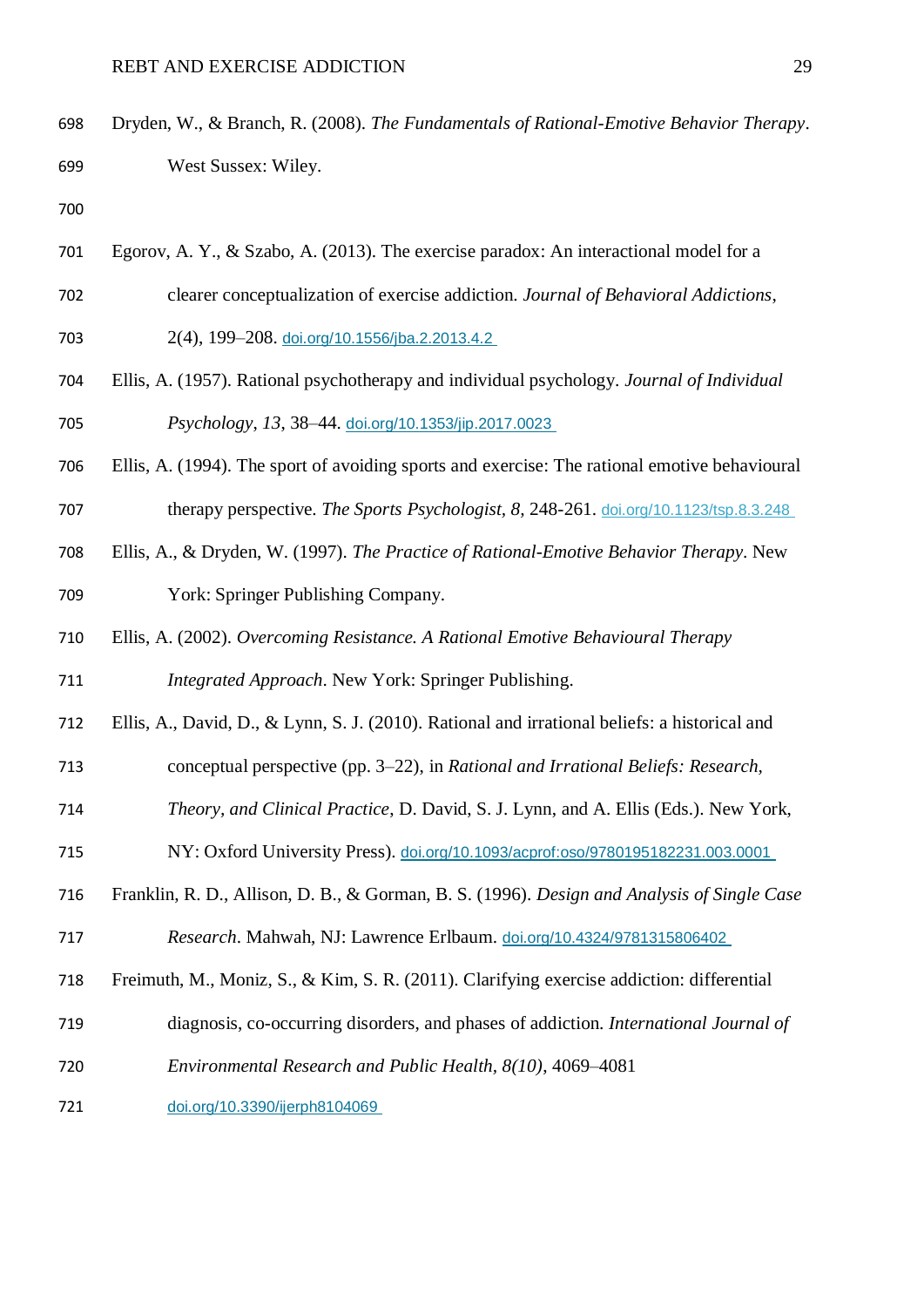- Greven, G. L. (1985). Effects of a rational emotive therapy program on the irrational beliefs of inpatient alcoholics. *Dissertation Abstracts International, 47,* 2166.
- Griffiths, M. D. (1996). Behavioural addiction: an issue for everybody? *Employee*

*Counselling Today, 8(3)*, 19– 25. [doi.org/10.1108/13665629610116872](https://doi.org/10.1108/13665629610116872)

- Griffiths, M. D. (2005). A "components" model of addiction within a biopsychosocial
- framework. *Journal of Substance Use*, *10(4),* 191–197.

[doi.org/10.1080/14659890500114359](https://doi.org/10.1080/14659890500114359)

- Griffiths, M. D., Urbán, R., Demetrovics, Z., Lichtenstein, M. B., de la Vega, R., Kun, B.,
- Szabo, A. (2015). A cross-cultural re-evaluation of the Exercise Addiction Inventory
- (EAI) in five countries. *Sports Medicine, 1(5)*, 1–7. [doi.org/10.1186/s40798-014-0005-5](https://doi.org/10.1186/s40798-014-0005-5)
- Hall, H., Hill, A., Appleton, P. R., & Kozub, S. (2009). The mediating influence of
- unconditional self-acceptance and labile self-esteem on the relationship between
- multidimensional perfectionism and exercise dependence. *Psychology of Sport and*

*Exercise, 10*, 33-45. [doi.org/10.1016/j.psychsport.2008.05.003](https://doi.org/10.1016/j.psychsport.2008.05.003)

- Hausenblas, H. A., & Symons Downs, D. (2002a). Exercise dependence: A systematic
- review. *Psychology of Sport and Exercise, 3*, 89-123. [doi.org/10.1016/s1469-](https://doi.org/10.1016/s1469-0292(00)00015-7) [0292\(00\)00015-7](https://doi.org/10.1016/s1469-0292(00)00015-7)
- Hausenblas, H. A., & Symons Downs, D. (2002b). How much is too much? The development

and validation of the Exercise Dependence Scale. *Psychology and Health, 17*, 387-

404. [doi.org/10.1080/0887044022000004894](https://doi.org/10.1080/0887044022000004894)

Hausenblas HA, Gauvin L, Symons Downs D, Duley AR. (2008). Effects of abstinence from

- habitual involvement in regular exercise on feeling states: an ecological momentary
- assessment study. *British Journal of Health Psychology, 13*, 237-55.
- [doi.org/10.1348/135910707x180378](https://doi.org/10.1348/135910707x180378)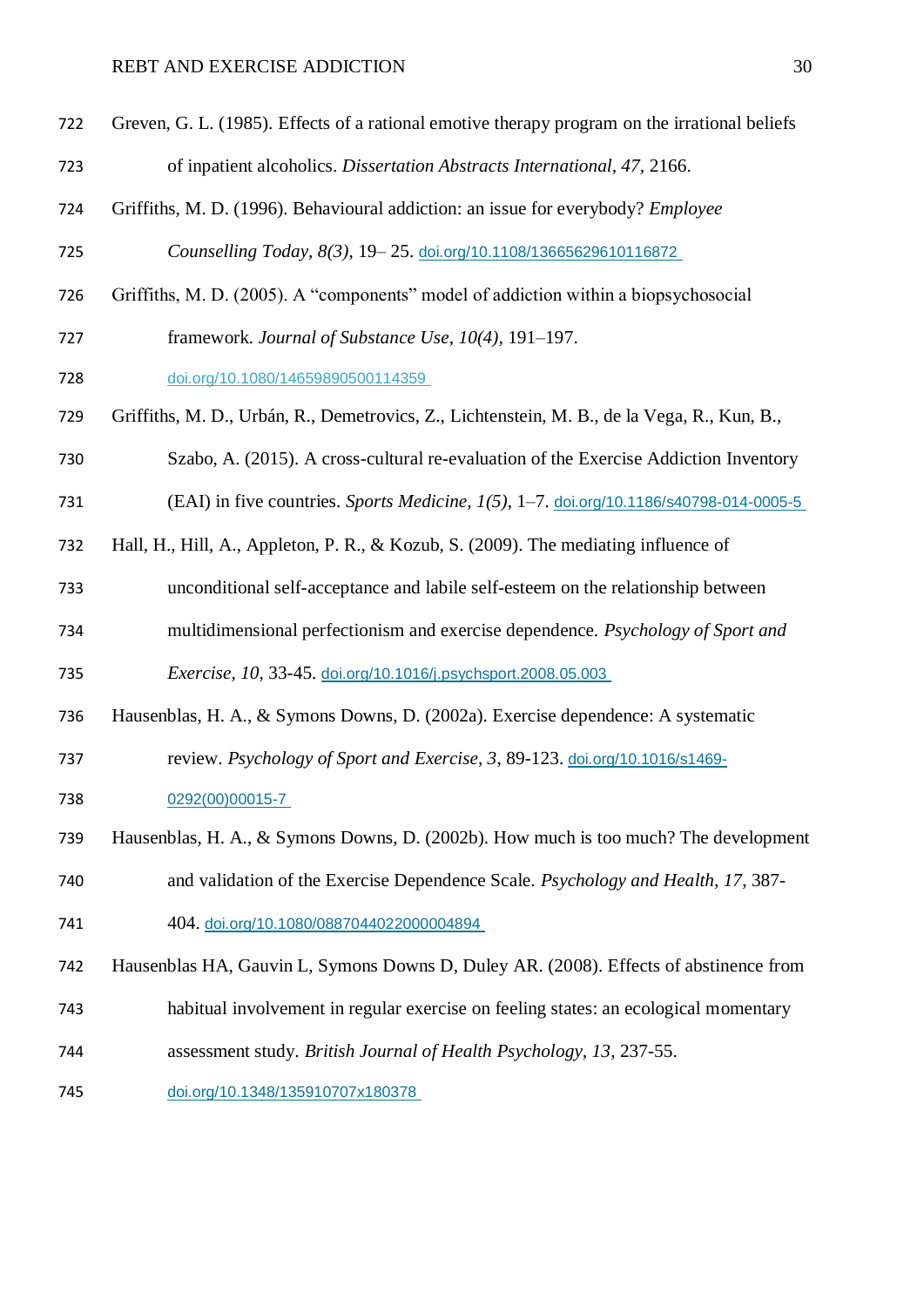- Hrycaiko, D., & Martin, G. L. (1996). Applied research studies with single-subject designs:
- Why so few? *Journal of Applied Sport Psychology*, *8*, 183–199.

[doi.org/10.1080/10413209608406476](https://doi.org/10.1080/10413209608406476)

- Javali, S. B., Gudaganavar, N. V., Raj, S. M. (2011) Effect of Varying Sample Size in
- Estimation of Coefficients of Internal Consistency. *Webmed Central, 2*, 2
- Kazdin, A. (1982). Single-case experimental designs. In P. C. Kendall & J. N. Butcher (Eds.),
- *Handbook of Research Methods in Clinical Psychology* (pp. 461–490). New York: Wiley. [doi.org/10.1037/14805-029](https://doi.org/10.1037/14805-029)
- Ko, C., Chen, C., Yen, C., & Yen, J. Wang, S. (2008). The association between internet
- addiction and belief of frustration intolerance: The gender difference, *CyberPsychology and*
- *Behaviour*, *11*, 273-278. [doi.org/10.1089/cpb.2007.0095](https://doi.org/10.1089/cpb.2007.0095)
- Little, J. C. (1969). The athlete's neurosis: A deprivation crisis. *Acta Psychiatrica Scandinavica, 45*, 187-197 [doi.org/10.1111/j.1600-0447.1969.tb10373.x](https://doi.org/10.1111/j.1600-0447.1969.tb10373.x)
- Lupu I. R., & Lupu, V. (2013). Gambling prevention program for teenagers. *Journal of*
- *Cognitive and Behavioural Psychotherapies, 13,* 575–584.
- MacInnes, D. (2004). The theories underpinning rational emotive behavior therapy: Where's
- the supportive evidence? *International Journal of Nursing Studies*, *41*, 685–695 [doi.org/10.1016/j.ijnurstu.2004.02.004](https://doi.org/10.1016/j.ijnurstu.2004.02.004)
- Moeller, F. G., Schmitz, J. M., Steinberg, J. L., Green, C. M., Reist, C., Lai, L. Y., Swann, A.
- C., & Grabowski, J. (2007). Citalopram combined with behavioral therapy reduces
- cocaine use: A double-blind, placebo-controlled trial. *The American Journal of Drug*
- *and Alcohol Abuse, 33,* 367–37 [doi.org/10.1080/00952990701313686](https://doi.org/10.1080/00952990701313686)
- 
- Mónok, K., Berczik, K., Urbán, R., Szabo, A., Griffiths, M. D., Farkas, J., Demetrovics, Z.
- (2012). Psychometric properties and concurrent validity of two exercise addiction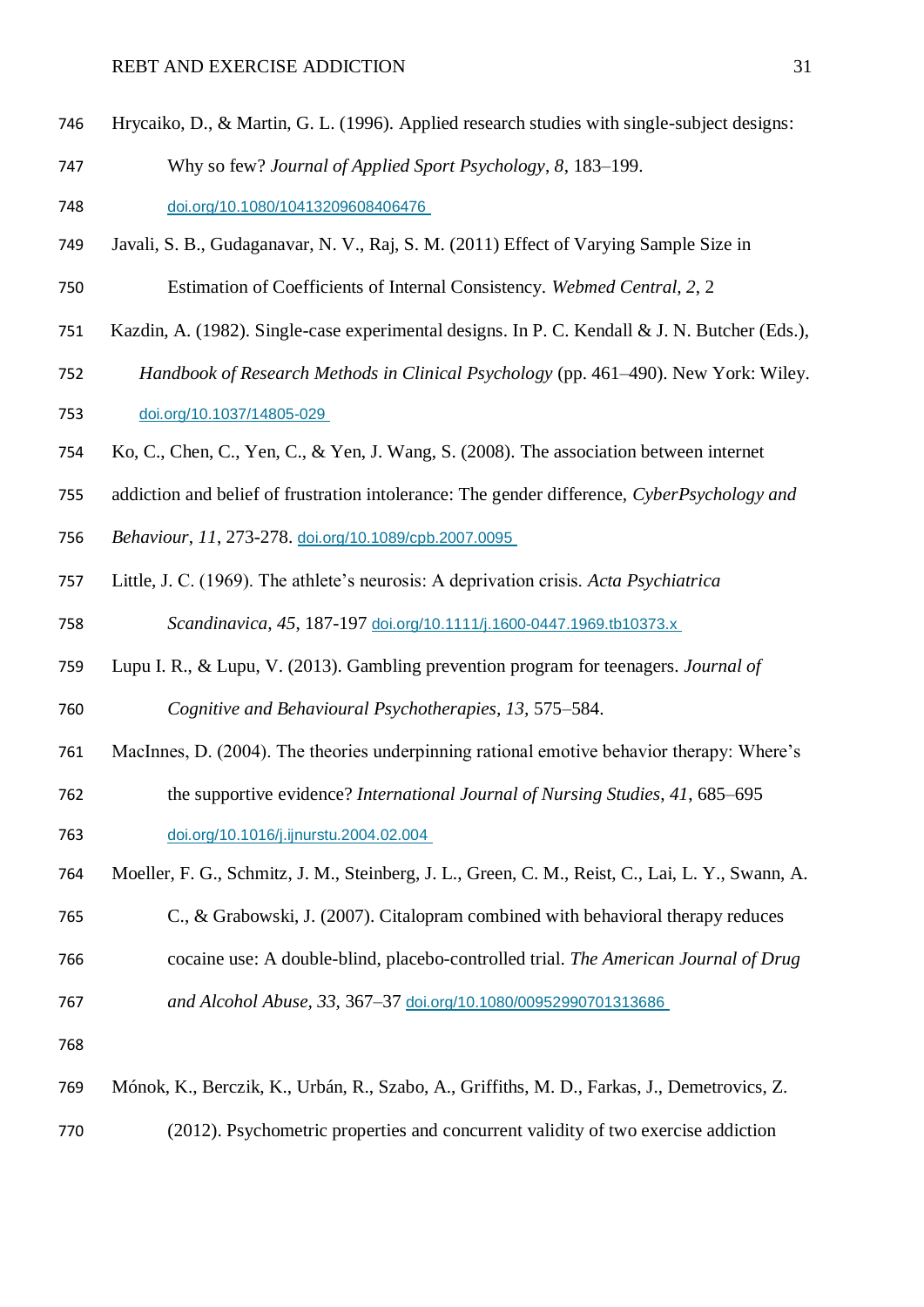- measures: A population wide study. Psychology of Sport and Exercise, 13(6), 739– 746 [/doi.org/10.1016/j.psychsport.2012.06.003](https://doi.org/10.1016/j.psychsport.2012.06.003)
- Ottenbacher, K. J. (1986). *Evaluating Clinical Change: Strategies for Occupational and Physical Therapists*. Baltimore: Williams & Wilkins.
- Page, J., & Thelwell, R. (2013). The value of social validation in single case methods in sport and exercise psychology, *Journal of Applied Sport Psychology, 25,* 61-71.

[doi.org/10.1080/10413200.2012.663859](https://doi.org/10.1080/10413200.2012.663859)

- Penn, P. E., & Brooks, A. J. (2000). Five years, twelve steps, and REBT in the treatment of
- dual diagnosis. *Journal of Rational-Emotive & Cognitive-Behavior Therapy, 18* (4), 197-208.
- Petry, N. M., Litt, M. D., Kadden, R., & Ledgerwood, D. M. (2007). Do coping skills
- mediate the relationship between cognitive behavioral therapy and reductions in
- gambling in pathological gamblers*? Addiction 102 (8),* 1280–1291.

[doi.org/10.1111/j.1360-0443.2007.01907.x](https://doi.org/10.1111/j.1360-0443.2007.01907.x)

- Schwartz, I. S., & Baer, D. M. (1991). Social validity assessments: Is current practice state of
- the art? *Journal of Applied Behavior Analysis*, *24*, 189–204.
- [doi.org/10.1901/jaba.1991.24-189](https://doi.org/10.1901/jaba.1991.24-189)
- Spano, L. (2001). The relationship between exercise and anxiety, obsessive-compulsiveness,

and narcissism. *Personality and Individual Differences, 30(1)*, 87–93.

- [doi.org/10.1016/s0191-8869\(00\)00012-x](https://doi.org/10.1016/s0191-8869(00)00012-x)
- Storey, K., & Horner, R. H. (1991). An evaluative review of social validation research
- involving persons with handicaps. *Journal of Special Education*, *25*, 352–401. [doi.org/10.1177/002246699102500307](https://doi.org/10.1177/002246699102500307)
- Sussman, S., Lisha, N., & Griffiths, M. D. (2011). Prevalence of the addictions: a problem of
- the majority or the minority? *Evaluation & the Health Professions, 34(1),* 3–56.
- [doi.org/10.1177/0163278710380124](https://doi.org/10.1177/0163278710380124)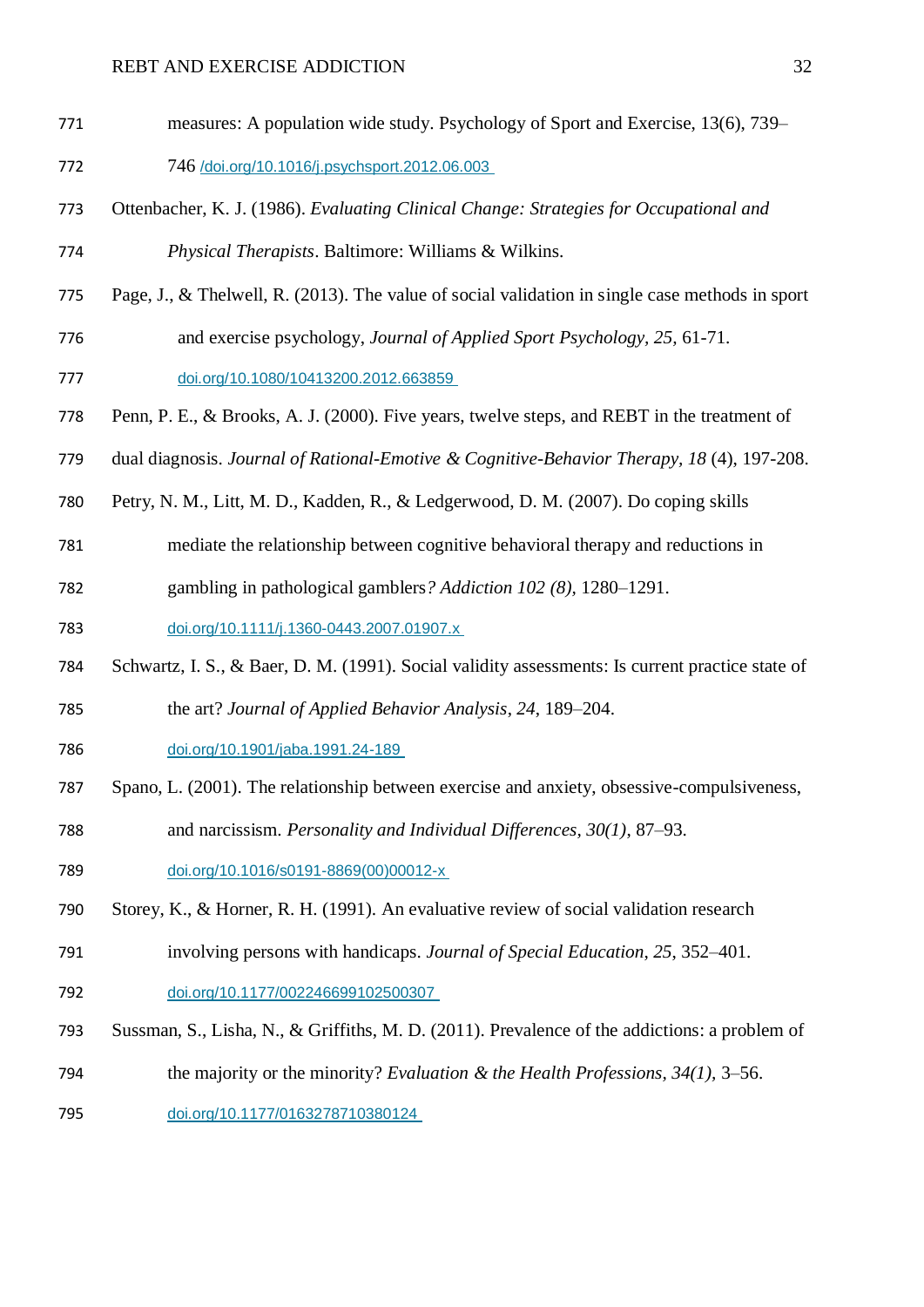- Szabo, A. (1995). The impact of exercise deprivation on well-being of habitual exercisers. *The Australian Journal of Science and Medicine in Sport, 27*, 68–75.
- Szabo, A., Griffiths, M. D., & Demetrovics, Z. (2016). Exercise addiction. In V. R. Preedy
- (Ed.). Neuropathology of drug addictions and substance misuse volume 3: General processes and mechanisms, prescription medications, caffeine and areca, polydrug
- misuse, emerging addictions and non-drug addictions (pp. 984–992). London:

Academic Press

- Turner, M. J. (2016). Rational Emotive Behavior Therapy (REBT), irrational and rational
- beliefs, and the mental health of athletes, *Frontiers: Movement Science and Sport Psychology*, doi:10.3389/fpsyg.2016.01423
- Turner, M. J., Allen, M., Slater, M. J., Barker, J. B., Woodcock, C., Harwood, C. G., &
- McFadyen, K. (2016). The development and initial validation of the irrational
- performance beliefs inventory (iPBI). *European Journal of Psychological Assessment*,

809 published online 22<sup>nd</sup> April 2016. [doi.org/10.1027/1015-5759/a000314](https://doi.org/10.1027/1015-5759/a000314)

- Turner, M. J., & Barker, J. B. (2013). Examining the efficacy of Rational-Emotive Behavior
- Therapy (REBT) on irrational beliefs and anxiety in elite youth cricketers. *Journal of*

*Applied Sport Psychology*, *25*, 1, 131-147. [doi.org/10.1080/10413200.2011.574311](https://doi.org/10.1080/10413200.2011.574311)

- Turner, M. J., & Barker, J. B. (2014). Using Rational Emotive Behavior Therapy with athletes. *The Sport Psychologist*, *28*, 75-90.
- Turner, M. J., Slater, M. J., & Barker, J. B. (2014). Not the end of the world: The effects of
- Rational Emotive Behavior Therapy on the irrational beliefs of elite academy athletes.
- *Journal of Applied Sport Psychology*, *26*, 144-156.
- <https://doi.org/10.1080/10413200.2013.812159>
- Turner, M. J., & Bennett, R. (2018). *Rational emotive behaviour therapy in Sport and*
- *Exercise*. London: Routledge.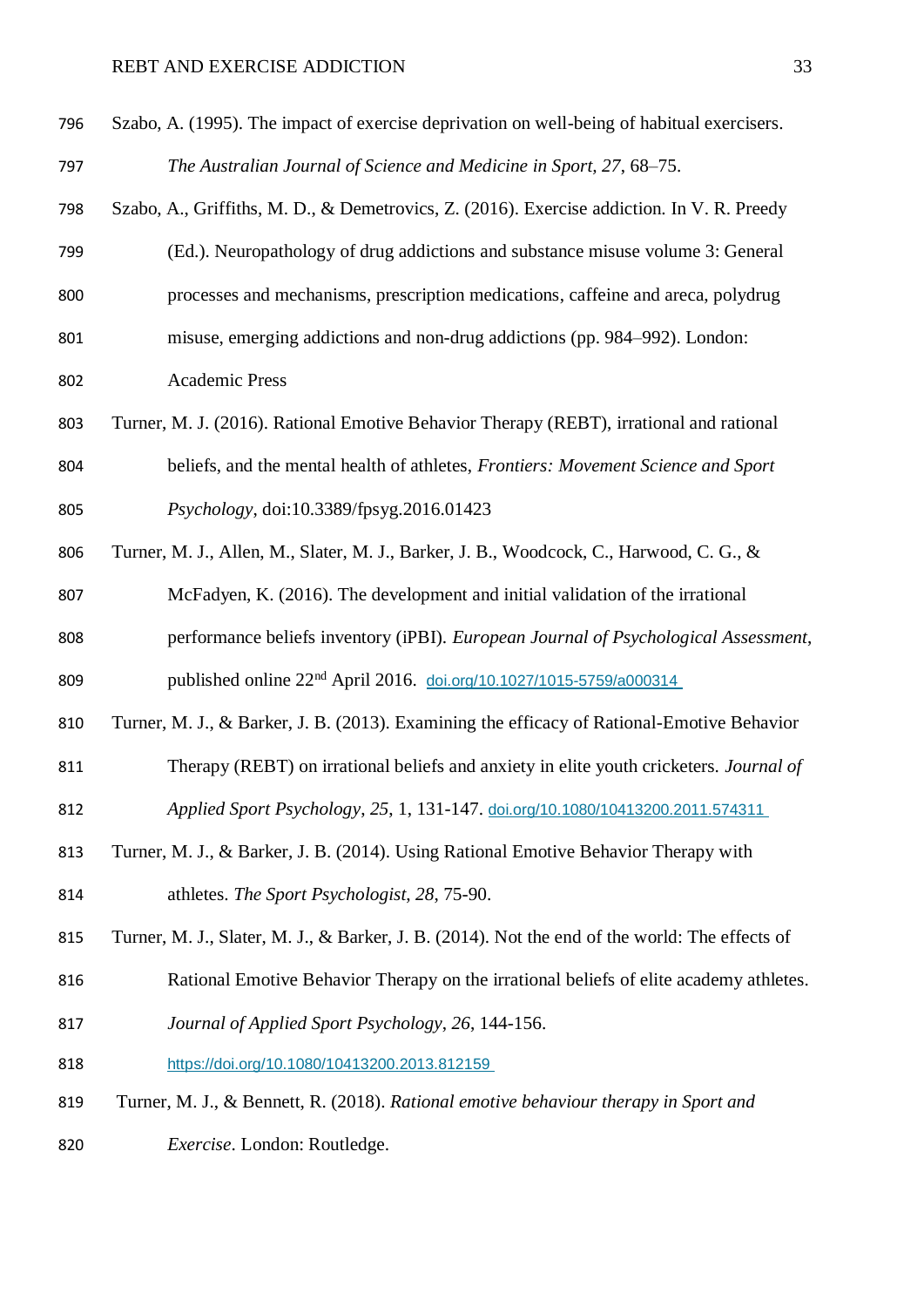- Thompson, J. K. & Blanton, P. (1987). Energy conservation and exercise dependence: A
- sympathetic arousal hypothesis. Medicine and Science in Sports and Exercise, 19, 91– 97. [doi.org/10.1249/00005768-198704000-00005](https://doi.org/10.1249/00005768-198704000-00005)
- Young K.S. (2007) Treatment Outcomes with Internet Addicts. *CyberPsychology and*
- *Behaviour, 10 (5),* 671–679.
- Yurdugul, H. (2008). Minimum sample size for cronbach's coefficient alpha: a monte-carlo study. *Hacettepe university journal of education, 35,* 397-405
- 
- Visla, A., Fluckiger, C., Grosse Holtforth, M., & David, D. (2016). Irrational beliefs and
- psychological distress: A meta-analysis. *Psychotherapy and Psychosomatics*, *85*, 8–
- 15. <https://doi.org/10.1159/000441231>
- Weinstein, A., & Weinstein, Y. (2014). Exercise Addiction- Diagnosis, Bio-Psychological Mechanisms and Treatment Issues. *Current Pharmaceutical Design, 20* (25), 4062-
- 4069. <https://doi.org/10.2174/13816128113199990614>
- Wolfe, D. A., Lawrence, J., Graves, K., Brehong, K., Bradbyn, D., & Kelly, J. A. (1982).
- Intensive behavioural parent training for a child abusive mother. *Behavior Therapy*,
- *13*, 438–451. [doi.org/10.1016/s0005-7894\(82\)80006-3](https://doi.org/10.1016/s0005-7894(82)80006-3)
- Wolf, M. W. (1978). Social validity: The case for subjective measurement or how applied
- behavior analysis is finding its heart. *Journal of Applied Behavior Analysis*, *11*, 203–
- 214. [doi.org/10.1901/jaba.1978.11-203](https://doi.org/10.1901/jaba.1978.11-203)
- 
- 

- 
- 
-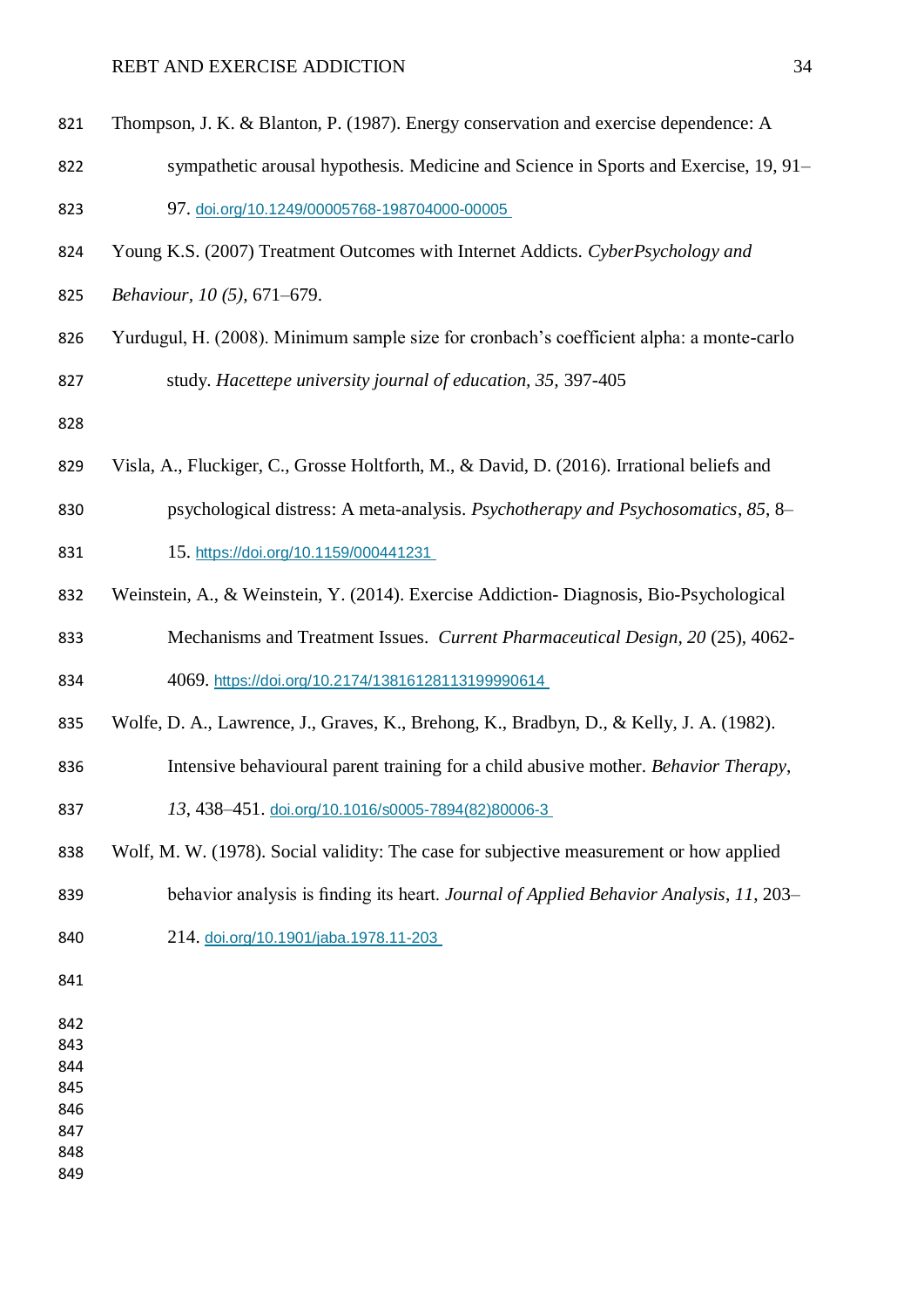